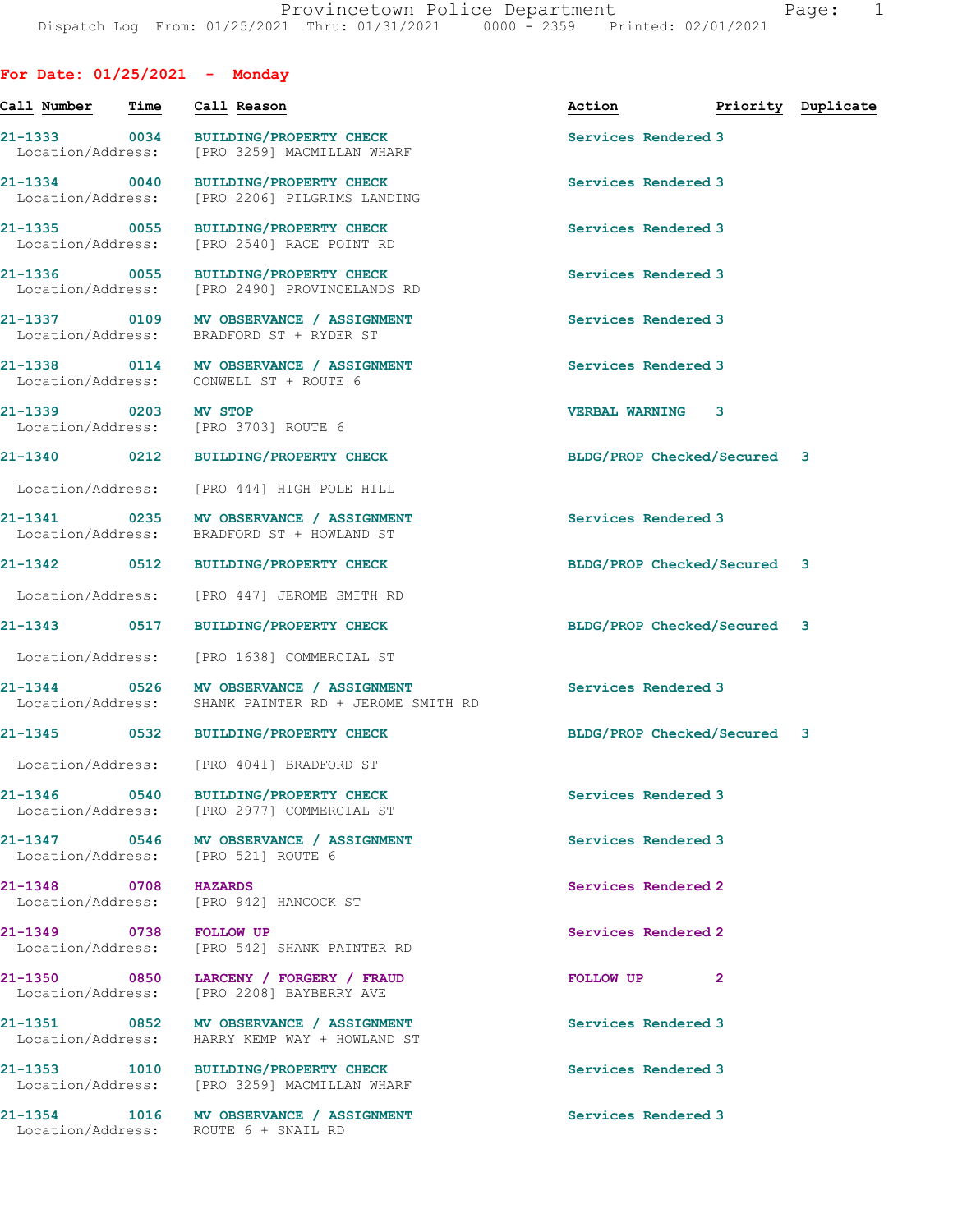|                                                    | 21-1355 1024 BUILDING/PROPERTY CHECK<br>Location/Address: [PRO 94] BRADFORD ST           | Services Rendered 3           |
|----------------------------------------------------|------------------------------------------------------------------------------------------|-------------------------------|
|                                                    | 21-1356 1024 BUILDING/PROPERTY CHECK<br>Location/Address: [PRO 4136] BRADFORD ST         | Services Rendered 3           |
| 21-1357 1027 MV STOP                               |                                                                                          | Citation / Warning Issued 3   |
|                                                    | Location/Address: [PRO 3431] COMMERCIAL ST                                               |                               |
|                                                    | 21-1358 1040 MEDICAL EMERGENCY                                                           | No Action Required<br>1       |
|                                                    | Location/Address: [PRO 440] HARRY KEMP WAY                                               |                               |
|                                                    | 21-1359 1110 MV OBSERVANCE / ASSIGNMENT<br>Location/Address: [PRO 3440] ROUTE 6          | Services Rendered 3           |
| 21-1360 1144 MV STOP<br>Location/Address: SNAIL RD |                                                                                          | VERBAL WARNING 3              |
| 21-1361 1211 MV STOP                               | Location/Address: ROUTE 6 + SHANK PAINTER RD                                             | <b>VERBAL WARNING</b><br>3    |
|                                                    | 21-1362 1243 BUILDING/PROPERTY CHECK                                                     | BLDG/PROP Checked/Secured 3   |
|                                                    | Location/Address: [PRO 1615] BANGS ST                                                    |                               |
| 21-1364 1249 FOLLOW UP                             | Location/Address: [PRO 542] SHANK PAINTER RD                                             | SPOKEN TO 2                   |
| 21-1365 1329 LOST PROPERTY                         | Location/Address: [PRO 542] SHANK PAINTER RD                                             | Services Rendered 3           |
|                                                    | 21-1366 1354 BUILDING/PROPERTY CHECK<br>Location/Address: [PRO 2977] COMMERCIAL ST       | Services Rendered 3           |
|                                                    | 21-1369 1552 ASSIST CITIZEN                                                              | Referred to Other Agency 3    |
|                                                    |                                                                                          |                               |
|                                                    | Location/Address: [PRO 549] STANDISH ST                                                  |                               |
| 21-1370 1603 911 - GENERAL                         | Location/Address: [PRO 549] STANDISH ST                                                  | Services Rendered 1           |
|                                                    | 21-1371 1649 MV COMPLAINT<br>Location/Address: [PRO 2315] CONWELL ST                     | FOLLOW UP<br>$\mathbf{2}$     |
|                                                    | 21-1372 1703 MEDICAL EMERGENCY                                                           | Transported to Hospital<br>1  |
|                                                    | Location/Address: [PRO 440] HARRY KEMP WAY                                               |                               |
|                                                    | 21-1373 1708 MV OBSERVANCE / ASSIGNMENT<br>Location/Address: ROUTE 6 + SNAIL RD          | Services Rendered 3           |
|                                                    | 21-1374 1752 MV OBSERVANCE / ASSIGNMENT<br>Location/Address: [PRO 2197] SHANK PAINTER RD | Services Rendered 3           |
|                                                    | 21-1376 2004 MV OBSERVANCE / ASSIGNMENT<br>Location/Address: [PRO 4136] BRADFORD ST      | Services Rendered 3           |
| 21-1377 2016 MV STOP                               | Location/Address: [PRO 1665] CONWELL ST                                                  | VERBAL WARNING 3              |
|                                                    | 21-1378 2029 ASSIST CITIZEN                                                              | Referred to Other Agency<br>3 |
|                                                    | Location/Address: [HYA 1] PARK ST                                                        |                               |
|                                                    | 21-1379 2044 BUILDING/PROPERTY CHECK<br>Location/Address: [PRO 1638] COMMERCIAL ST       | Services Rendered 3           |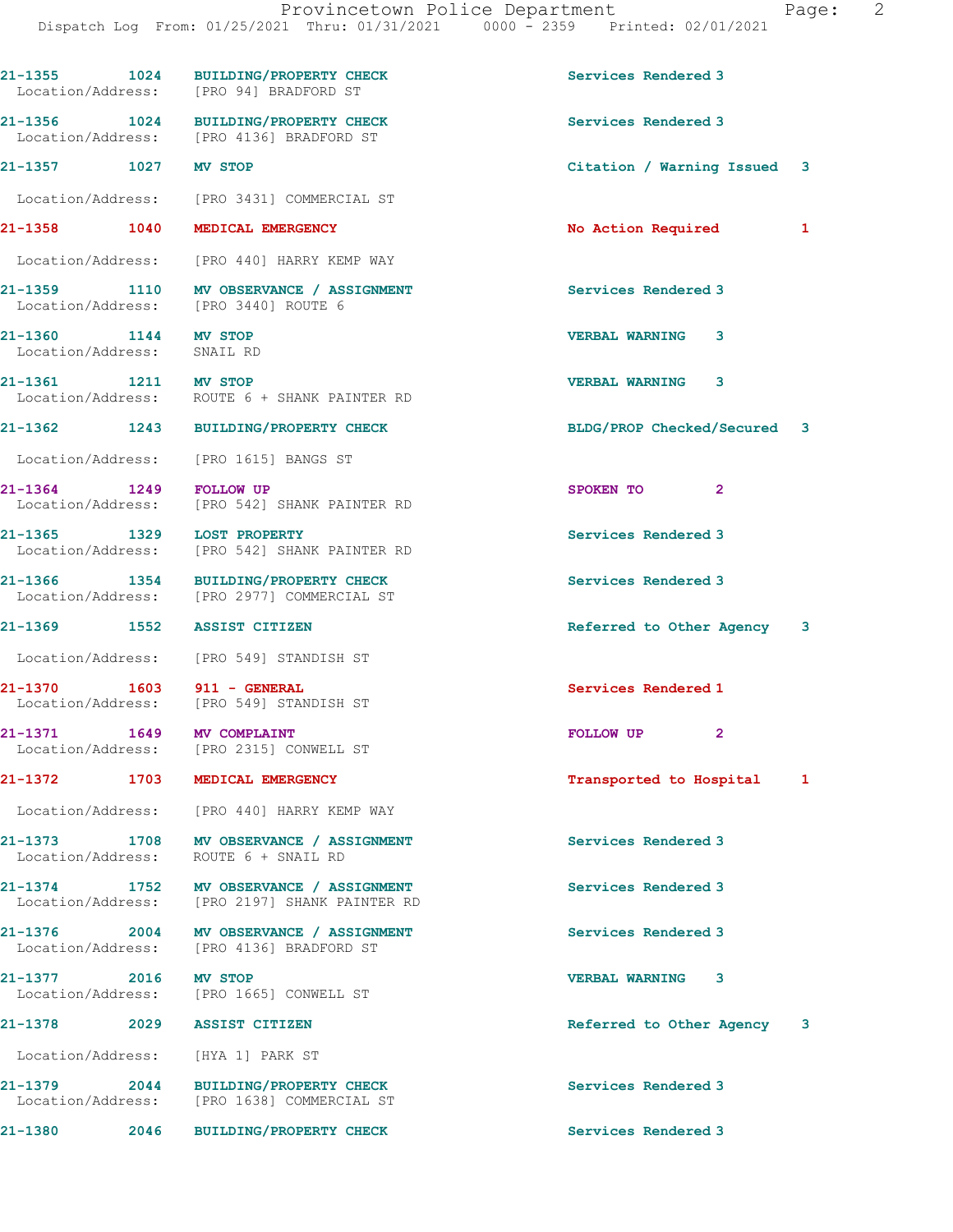| Location/Address:                 |      | [PRO 3259] MACMILLAN WHARF                                                            |                             |   |  |
|-----------------------------------|------|---------------------------------------------------------------------------------------|-----------------------------|---|--|
| 21-1381 2051<br>Location/Address: |      | <b>BUILDING/PROPERTY CHECK</b><br>[PRO 2494] BRADFORD ST                              | Services Rendered 3         |   |  |
| 21-1382 2103<br>Location/Address: |      | MV OBSERVANCE / ASSIGNMENT<br>[PRO 3004] BRADFORD ST                                  | Services Rendered 3         |   |  |
| 21-1383 2109<br>Location/Address: |      | <b>BUILDING/PROPERTY CHECK</b><br>[PRO 711] BRADFORD ST                               | Services Rendered 3         |   |  |
| 21-1384 2133<br>Location/Address: |      | MV OBSERVANCE / ASSIGNMENT<br>BRADFORD ST + HOWLAND ST                                | Services Rendered 3         |   |  |
| 21-1385 2150                      |      | <b>BUILDING/PROPERTY CHECK</b>                                                        | BLDG/PROP Checked/Secured 3 |   |  |
| Location/Address:                 |      | [PRO 519] RACE POINT RD                                                               |                             |   |  |
| 21-1386 2202                      |      | <b>BUILDING/PROPERTY CHECK</b>                                                        | BLDG/PROP Checked/Secured 3 |   |  |
| Location/Address:                 |      | [PRO 530] SHANK PAINTER RD                                                            |                             |   |  |
| 21-1387 2205<br>Location/Address: |      | MV OBSERVANCE / ASSIGNMENT<br>SHANK PAINTER RD + PROVINCE RD                          | Services Rendered 3         |   |  |
| 21-1388 2342                      |      | <b>BUILDING/PROPERTY CHECK</b>                                                        | BLDG/PROP Checked/Secured 3 |   |  |
| Location/Address:                 |      | [PRO 1638] COMMERCIAL ST                                                              |                             |   |  |
| 21-1389 2344                      |      | BUILDING/PROPERTY CHECK<br>Location/Address: [PRO 3259] MACMILLAN WHARF               | Services Rendered 3         |   |  |
| 21-1390 2349                      |      | <b>BUILDING/PROPERTY CHECK</b>                                                        | BLDG/PROP Checked/Secured 3 |   |  |
| Location/Address:                 |      | [PRO 1646] WINSLOW ST                                                                 |                             |   |  |
|                                   |      | 21-1391 2358 MV OBSERVANCE / ASSIGNMENT<br>Location/Address: BRADFORD ST + HOWLAND ST | Services Rendered 3         |   |  |
| For Date: $01/26/2021$ - Tuesday  |      |                                                                                       |                             |   |  |
| $21 - 1392$                       | 0006 | <b>BUILDING/PROPERTY CHECK</b>                                                        | BLDG/PROP Checked/Secured   | 3 |  |
|                                   |      | Location/Address: [PRO 175] COMMERCIAL ST                                             |                             |   |  |
| 21-1393 0027<br>Location/Address: |      | MV OBSERVANCE / ASSIGNMENT<br>HARRY KEMP WAY + CONWELL ST                             | Services Rendered 3         |   |  |
| 21-1394                           | 0042 | MEDICAL EMERGENCY                                                                     | Transported to Hospital     | 1 |  |
| Location/Address:                 |      | [PRO 1185] COMMERCIAL ST                                                              |                             |   |  |
| 21-1395 0122<br>Location/Address: |      | <b>BUILDING/PROPERTY CHECK</b><br>[PRO 2540] RACE POINT RD                            | Services Rendered 3         |   |  |
| 21-1396 0131<br>Location/Address: |      | MV OBSERVANCE / ASSIGNMENT<br>[PRO 521] ROUTE 6                                       | Services Rendered 3         |   |  |
| 21-1397                           | 0149 | <b>BUILDING/PROPERTY CHECK</b>                                                        | BLDG/PROP Checked/Secured   | 3 |  |
| Location/Address:                 |      | [PRO 545] SHANK PAINTER RD                                                            |                             |   |  |
| 21-1398 0152                      |      | <b>BUILDING/PROPERTY CHECK</b>                                                        | BLDG/PROP Checked/Secured 3 |   |  |
| Location/Address:                 |      | [PRO 1778] SHANK PAINTER RD                                                           |                             |   |  |
| 21-1399<br>Location/Address:      | 0159 | MV OBSERVANCE / ASSIGNMENT<br>COMMERCIAL ST + SNAIL RD                                | Services Rendered 3         |   |  |
| 21-1400                           | 0244 | <b>BUILDING/PROPERTY CHECK</b>                                                        | BLDG/PROP Checked/Secured   | 3 |  |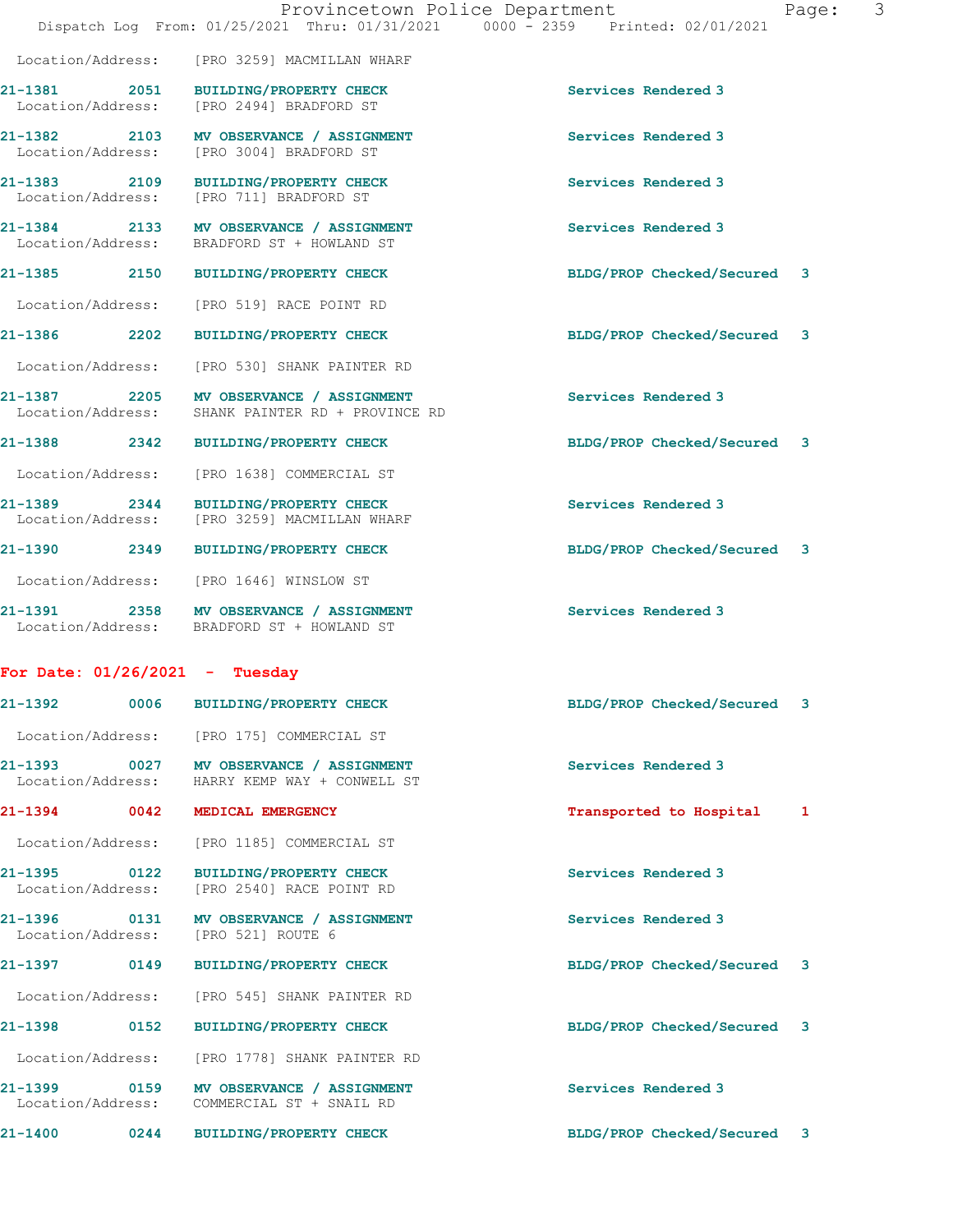|                                   |      | Location/Address: [PRO 530] SHANK PAINTER RD                                       |                             |              |
|-----------------------------------|------|------------------------------------------------------------------------------------|-----------------------------|--------------|
| $21 - 1401$ 0304                  |      | <b>BUILDING/PROPERTY CHECK</b><br>Location/Address: [PRO 2977] COMMERCIAL ST       | Services Rendered 3         |              |
| 21-1402 0317                      |      | <b>BUILDING/PROPERTY CHECK</b>                                                     | BLDG/PROP Checked/Secured 3 |              |
| Location/Address:                 |      | [PRO 516] RACE POINT RD                                                            |                             |              |
| $21 - 1403$ 0352                  |      | MEDICAL EMERGENCY                                                                  | Transported to Hospital     | 1            |
| Location/Address:                 |      | [PRO 1217] MECHANIC ST                                                             |                             |              |
|                                   |      | 21-1404 0527 MV OBSERVANCE / ASSIGNMENT<br>Location: [PRO 3672] TOWN LINE          | Services Rendered 3         |              |
| 21-1405 0703                      |      | <b>BUILDING/PROPERTY CHECK</b>                                                     | BLDG/PROP Checked/Secured 3 |              |
| Location/Address:                 |      | [PRO 2483] COMMERCIAL ST                                                           |                             |              |
|                                   |      | 21-1406 0715 BUILDING/PROPERTY CHECK                                               | BLDG/PROP Checked/Secured   | $\mathbf{3}$ |
| Location/Address:                 |      | [PRO 2499] RACE POINT RD                                                           |                             |              |
| 21-1407 0717<br>Location/Address: |      | <b>BUILDING/PROPERTY CHECK</b><br>[PRO 2898] JEROME SMITH RD                       | Services Rendered 3         |              |
|                                   |      | 21-1408 0724 MV OBSERVANCE / ASSIGNMENT<br>Location/Address: [PRO 2521] ROUTE 6    | Services Rendered 3         |              |
| 21-1409 0753                      |      | MV STOP<br>Location/Address: [PRO 521] ROUTE 6                                     | VERBAL WARNING 3            |              |
| 21-1410                           | 0805 | <b>SCHOOL CROSSING</b>                                                             | BLDG/PROP Checked/Secured 3 |              |
|                                   |      | Location/Address: [PRO 569] WINSLOW ST                                             |                             |              |
|                                   |      | 21-1411 0807 SCHOOL CROSSING<br>Location/Address: [PRO 488] MAYFLOWER ST           | Services Rendered 3         |              |
|                                   |      | 21-1412 0840 BUILDING/PROPERTY CHECK                                               | BLDG/PROP Checked/Secured 3 |              |
|                                   |      | Location/Address: [PRO 2499] RACE POINT RD                                         |                             |              |
| 21-1413                           | 0843 | MV OBSERVANCE / ASSIGNMENT<br>Location/Address: [PRO 521] ROUTE 6                  | Services Rendered 3         |              |
| 21-1414 0940 MV DISABLED          |      | Location/Address: ROUTE 6 + HOWLAND ST                                             | Services Rendered 2         |              |
|                                   |      | 21-1417 1210 BUILDING/PROPERTY CHECK                                               | BLDG/PROP Checked/Secured   | 3            |
| Location/Address:                 |      | [PRO 3430] COMMERCIAL ST                                                           |                             |              |
| 21-1419 1314<br>Location/Address: |      | <b>BUILDING/PROPERTY CHECK</b><br>[PRO 2540] RACE POINT RD                         | Services Rendered 3         |              |
| Location/Address:                 |      | 21-1421 1337 MV OBSERVANCE / ASSIGNMENT<br>COMMERCIAL ST + SNAIL RD                | Services Rendered 3         |              |
| 21-1422 1408 MV VANDALISM         |      | Location/Address: [PRO 542] SHANK PAINTER RD                                       | Services Rendered 2         |              |
|                                   |      | 21-1423 1441 HARASSMENT / THREATS<br>Location/Address: [PRO 3296] SHANK PAINTER RD | SPOKEN TO<br>2              |              |
| 21-1424 1535<br>Location/Address: |      | <b>MV DISABLED</b><br>COMMERCIAL ST + ANTHONY ST                                   | Services Rendered 2         |              |
| 21-1426                           | 1725 | <b>BUILDING/PROPERTY CHECK</b>                                                     | BLDG/PROP Checked/Secured 3 |              |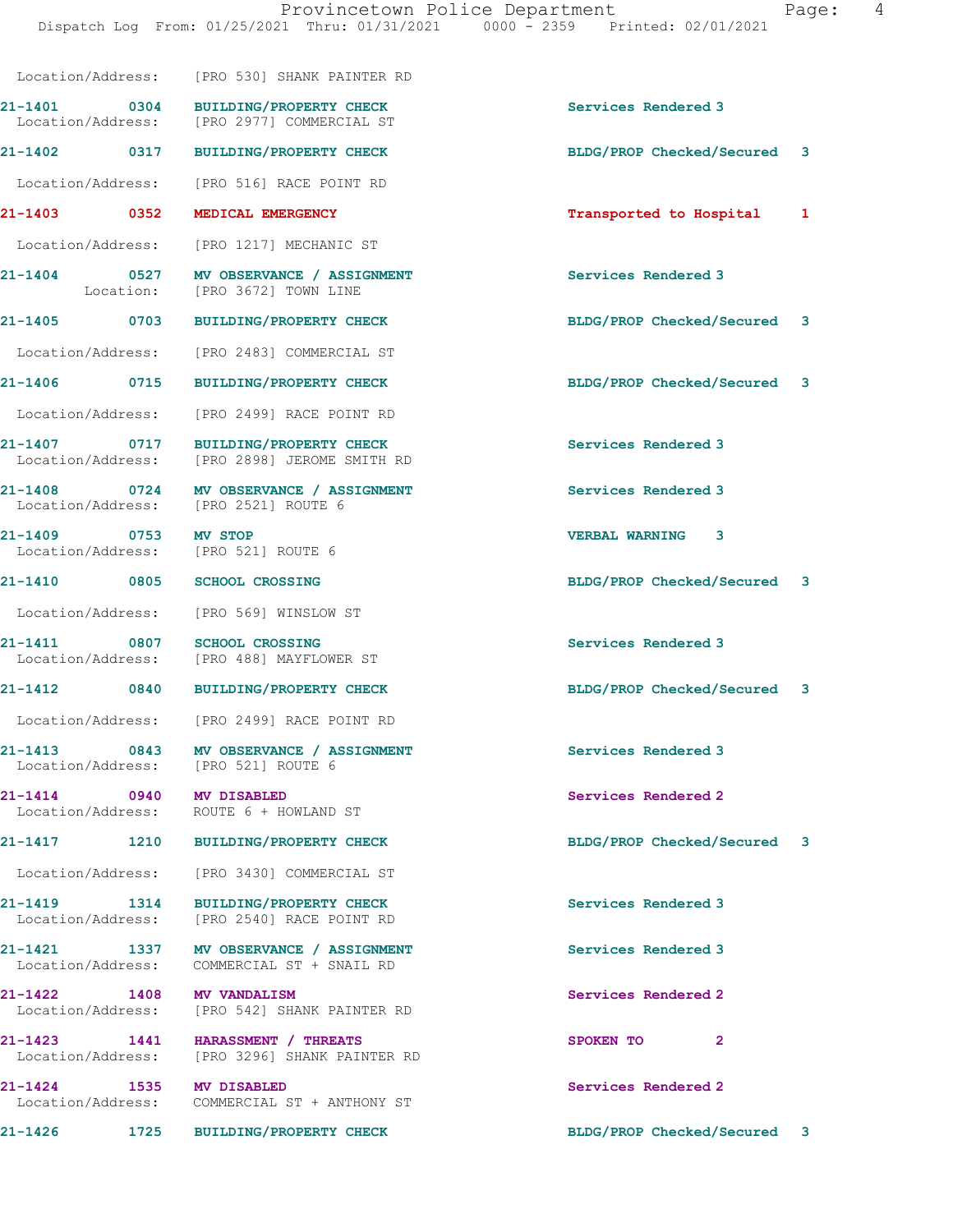|                                      | Location/Address: [PRO 512] PRINCE ST                                                   |                                          |  |
|--------------------------------------|-----------------------------------------------------------------------------------------|------------------------------------------|--|
|                                      | 21-1428 1835 BUILDING/PROPERTY CHECK                                                    | BLDG/PROP Checked/Secured<br>3           |  |
|                                      | Location/Address: [PRO 182] COMMERCIAL ST                                               |                                          |  |
| 1835<br>21-1429<br>Location/Address: | <b>HAZARDS</b><br>PLEASANT ST + BRADFORD ST                                             | Services Rendered 2                      |  |
| 21-1430 1845                         | <b>BUILDING/PROPERTY CHECK</b>                                                          | BLDG/PROP Checked/Secured<br>3           |  |
|                                      | Location/Address: [PRO 519] RACE POINT RD                                               |                                          |  |
| 21-1431 1907                         | <b>SNOW HAZARD</b>                                                                      | Referred to Other Agency<br>$\mathbf{2}$ |  |
|                                      | Location/Address: BRADFORD ST + PRINCE ST                                               |                                          |  |
| 21-1432 1952                         | <b>MV STOP</b><br>Location/Address: [PRO 22] BRADFORD ST                                | <b>VERBAL WARNING 3</b>                  |  |
| $21 - 1433$ 2052                     | <b>BUILDING/PROPERTY CHECK</b>                                                          | BLDG/PROP Checked/Secured<br>3           |  |
|                                      | Location/Address: [PRO 440] HARRY KEMP WAY                                              |                                          |  |
| 21-1434 2124                         | <b>ASSIST CITIZEN</b><br>Location/Address: [PRO 27] BRADFORD ST                         | Services Rendered 3                      |  |
|                                      | 21-1435 2132 BUILDING/PROPERTY CHECK                                                    | BLDG/PROP Checked/Secured<br>3           |  |
|                                      | Location/Address: [PRO 539] SHANK PAINTER RD                                            |                                          |  |
| 21-1436                              | 2143 BUILDING/PROPERTY CHECK                                                            | BLDG/PROP Checked/Secured<br>3           |  |
|                                      | Location/Address: [PRO 530] SHANK PAINTER RD                                            |                                          |  |
| For Date: $01/27/2021$ - Wednesday   |                                                                                         |                                          |  |
| 0017<br>21-1438                      | <b>BUILDING/PROPERTY CHECK</b><br>Location/Address: [PRO 2481] TREMONT ST               | Services Rendered 3                      |  |
|                                      | 21-1439 0018 BUILDING/PROPERTY CHECK<br>Location/Address: [PRO 2483] COMMERCIAL ST      | Services Rendered 3                      |  |
| 0020<br>21-1440                      | BUILDING/PROPERTY CHECK<br>Location/Address: [PRO 2206] PILGRIMS LANDING                | Services Rendered 3                      |  |
| 21-1442<br>0022                      | <b>BUILDING/PROPERTY CHECK</b>                                                          | BLDG/PROP Checked/Secured<br>3           |  |
|                                      | Location/Address: [PRO 182] COMMERCIAL ST                                               |                                          |  |
| 21-1441 0029<br>Location/Address:    | MV OBSERVANCE / ASSIGNMENT<br>COMMERCIAL ST + SNAIL RD                                  | Services Rendered 3                      |  |
| 21-1443                              | 0053 BUILDING/PROPERTY CHECK                                                            | BLDG/PROP Checked/Secured<br>3           |  |
|                                      | Location/Address: [PRO 1638] COMMERCIAL ST                                              |                                          |  |
| $21 - 1444$ 0057                     | MV OBSERVANCE / ASSIGNMENT<br>Location/Address: [PRO 37] BRADFORD ST                    | Services Rendered 3                      |  |
| 21-1445 0121                         | <b>BUILDING/PROPERTY CHECK</b><br>Location/Address: [PRO 2977] COMMERCIAL ST            | Services Rendered 3                      |  |
|                                      | 21-1446  0150 MV OBSERVANCE / ASSIGNMENT<br>Location/Address: [PRO 447] JEROME SMITH RD | Services Rendered 3                      |  |
| 21-1447                              | 0154 BUILDING/PROPERTY CHECK                                                            | BLDG/PROP Checked/Secured<br>3           |  |
|                                      | Location/Address: [PRO 413] CONWELL ST                                                  |                                          |  |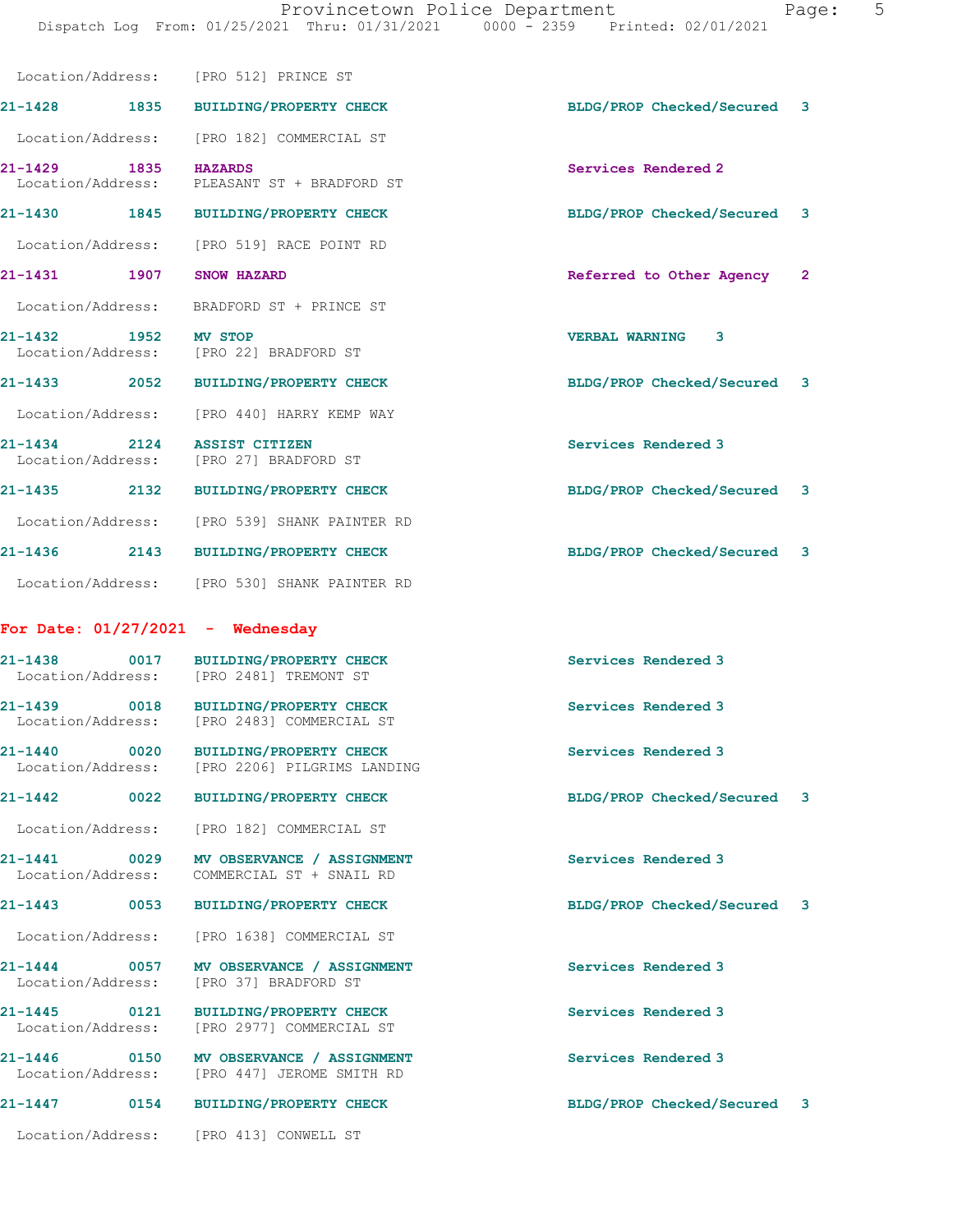|                                   |      | 21-1448 0206 BUILDING/PROPERTY CHECK<br>Location/Address: [PRO 3259] MACMILLAN WHARF        | Services Rendered 3         |   |
|-----------------------------------|------|---------------------------------------------------------------------------------------------|-----------------------------|---|
| 21–1449 0232                      |      | <b>BUILDING/PROPERTY CHECK</b>                                                              | BLDG/PROP Checked/Secured 3 |   |
| Location/Address:                 |      | [PRO 4041] BRADFORD ST                                                                      |                             |   |
| 21-1450 0508<br>Location/Address: |      | <b>BUILDING/PROPERTY CHECK</b><br>[PRO 2512] JEROME SMITH RD                                | Services Rendered 3         |   |
| 21-1451 0516<br>Location/Address: |      | <b>BUILDING/PROPERTY CHECK</b><br>[PRO 2540] RACE POINT RD                                  | Services Rendered 3         |   |
| 21-1452 0522<br>Location/Address: |      | MV OBSERVANCE / ASSIGNMENT<br>[PRO 3912] SHANK PAINTER RD                                   | Services Rendered 3         |   |
| 21-1453 0602                      |      | <b>BUILDING/PROPERTY CHECK</b><br>Location/Address: [PRO 3430] COMMERCIAL ST                | Services Rendered 3         |   |
| 21-1456 0901<br>Location/Address: |      | FOOD DISTRIBUTION<br>[PRO 488] MAYFLOWER ST                                                 | Services Rendered 3         |   |
| 21-1457 0929                      |      | <b>BUILDING/PROPERTY CHECK</b>                                                              | BLDG/PROP Checked/Secured 3 |   |
| Location/Address:                 |      | [PRO 2483] COMMERCIAL ST                                                                    |                             |   |
| 21-1458 0934                      |      | MEDICAL EMERGENCY                                                                           | Transported to Hospital 1   |   |
| Location/Address:                 |      | [PRO 442] HARRY KEMP WAY                                                                    |                             |   |
| 21-1459 1030                      |      | <b>BUILDING/PROPERTY CHECK</b>                                                              | BLDG/PROP Checked/Secured 3 |   |
| Location/Address:                 |      | [PRO 2206] PILGRIMS LANDING                                                                 |                             |   |
| 21-1460 1044<br>Location/Address: |      | MV OBSERVANCE / ASSIGNMENT<br>PROVINCELANDS RD + ROUTE 6                                    | Services Rendered 3         |   |
| 21-1462 1137<br>Location/Address: |      | <b>BUILDING/PROPERTY CHECK</b><br>[PRO 3317] CEMETERY RD                                    | Services Rendered 3         |   |
|                                   |      | 21-1463 1201 BUILDING/PROPERTY CHECK                                                        | BLDG/PROP Checked/Secured 3 |   |
|                                   |      | Location/Address: [PRO 2977] COMMERCIAL ST                                                  |                             |   |
| 21-1464 1226                      |      | <b>BUILDING/PROPERTY CHECK</b>                                                              | BLDG/PROP Checked/Secured 3 |   |
|                                   |      | Location/Address: [PRO 2499] RACE POINT RD                                                  |                             |   |
| Location/Address:                 |      | 21-1465 1305 PARK, WALK & TALK<br>[PRO 3296] SHANK PAINTER RD                               | Services Rendered 3         |   |
|                                   |      | 21-1468 1629 DISTURBANCE - FIGHT / ARGUMENT<br>Location/Address: [PRO 2543] MACMILLAN WHARF | SPOKEN TO 1                 |   |
|                                   |      | 21-1469 1742 MV OBSERVANCE / ASSIGNMENT                                                     | No Action Required          | 3 |
|                                   |      | Location/Address: [PRO 1892] SHANK PAINTER RD                                               |                             |   |
|                                   |      | 21-1471 1845 MV OBSERVANCE / ASSIGNMENT<br>Location/Address: [PRO 2277] BRADFORD ST         | Services Rendered 3         |   |
| 21-1472                           | 1856 | <b>BUILDING/PROPERTY CHECK</b>                                                              | BLDG/PROP Checked/Secured 3 |   |
|                                   |      | Location/Address: [PRO 3256] COMMERCIAL ST                                                  |                             |   |
|                                   |      | 21-1473 1931 BUILDING/PROPERTY CHECK                                                        | BLDG/PROP Checked/Secured 3 |   |
| Location/Address:                 |      | [PRO 175] COMMERCIAL ST                                                                     |                             |   |
| 21-1474                           | 2108 | <b>BUILDING/PROPERTY CHECK</b>                                                              | BLDG/PROP Checked/Secured 3 |   |
|                                   |      |                                                                                             |                             |   |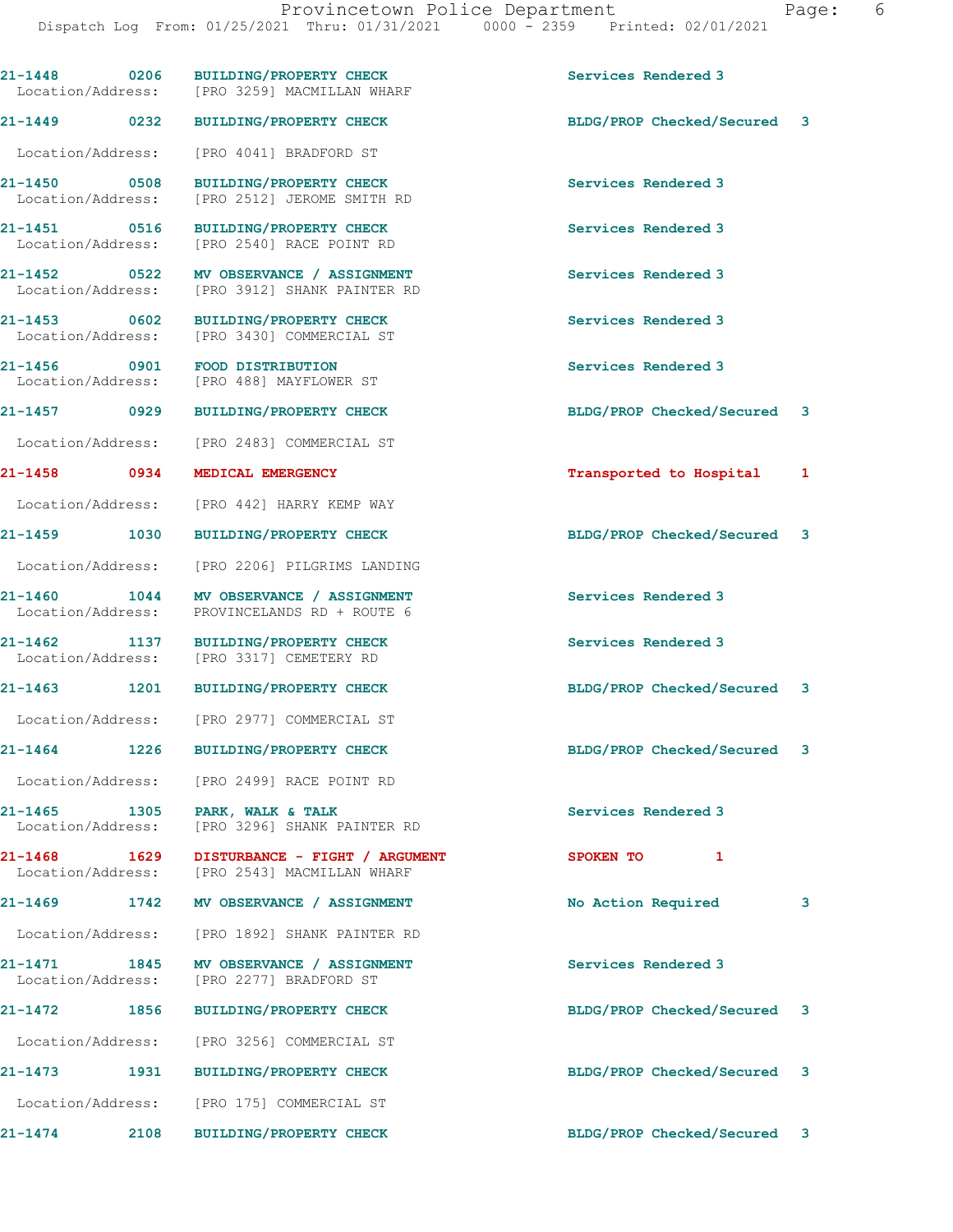|                                             | Location/Address: [PRO 539] SHANK PAINTER RD                                          |                                |
|---------------------------------------------|---------------------------------------------------------------------------------------|--------------------------------|
| 21-1475 2145                                | <b>BUILDING/PROPERTY CHECK</b>                                                        | BLDG/PROP Checked/Secured<br>3 |
| Location/Address:                           | [PRO 530] SHANK PAINTER RD                                                            |                                |
| 21-1476 2159                                | <b>BUILDING/PROPERTY CHECK</b>                                                        | BLDG/PROP Checked/Secured<br>3 |
|                                             | Location/Address: [PRO 519] RACE POINT RD                                             |                                |
| 21-1477 2201                                | <b>BUILDING/PROPERTY CHECK</b>                                                        | BLDG/PROP Checked/Secured<br>3 |
| Location/Address:                           | [PRO 4157] COMMERCIAL ST                                                              |                                |
| 21-1478 2214<br>Location/Address:           | MEDICAL EMERGENCY<br>[PRO 3491] STABLE PATH                                           | PATIENT REFUSAL 1              |
| 21-1479 2216                                | <b>BUILDING/PROPERTY CHECK</b>                                                        | BLDG/PROP Checked/Secured 3    |
|                                             | Location/Address: [PRO 182] COMMERCIAL ST                                             |                                |
| 21-1480 2232                                | <b>BUILDING/PROPERTY CHECK</b>                                                        | BLDG/PROP Checked/Secured<br>3 |
| Location/Address:                           | [PRO 2543] MACMILLAN WHARF                                                            |                                |
| 2332<br>21-1481                             | <b>BUILDING/PROPERTY CHECK</b>                                                        | BLDG/PROP Checked/Secured<br>3 |
|                                             | Location/Address: [PRO 379] COMMERCIAL ST                                             |                                |
| 21-1482 2338                                | PARKING COMPLAINT                                                                     | Citation / Warning Issued<br>3 |
|                                             | Location/Address: [PRO 2491] COMMERCIAL ST                                            |                                |
| $21 - 1483$ 2344                            | <b>BUILDING/PROPERTY CHECK</b><br>Location/Address: [PRO 3259] MACMILLAN WHARF        | Services Rendered 3            |
| For Date: $01/28/2021$ - Thursday           |                                                                                       |                                |
| 21-1484                                     | 0008 BUILDING/PROPERTY CHECK                                                          | BLDG/PROP Checked/Secured<br>3 |
|                                             | Location/Address: [PRO 440] HARRY KEMP WAY                                            |                                |
|                                             | 21-1485 0020 MV OBSERVANCE / ASSIGNMENT<br>Location/Address: HOWLAND ST + BRADFORD ST | Services Rendered 3            |
|                                             | 21-1486 0022 MV OBSERVANCE / ASSIGNMENT<br>Location/Address: ROUTE 6 + SNAIL RD       | Services Rendered 3            |
| 21-1487 0106                                | <b>BUILDING/PROPERTY CHECK</b><br>Location/Address: [PRO 2977] COMMERCIAL ST          | Services Rendered 3            |
| 21-1488<br>0118                             | <b>BUILDING/PROPERTY CHECK</b>                                                        | BLDG/PROP Checked/Secured<br>3 |
| Location/Address:                           | [PRO 1638] COMMERCIAL ST                                                              |                                |
| $21 - 1489$<br>0142<br>Location/Address:    | <b>BUILDING/PROPERTY CHECK</b><br>[PRO 2499] RACE POINT RD                            | Services Rendered 3            |
| 21-1490<br>0154                             | <b>BUILDING/PROPERTY CHECK</b>                                                        | BLDG/PROP Checked/Secured<br>3 |
| Location/Address:                           | [PRO 516] RACE POINT RD                                                               |                                |
| 21-1491<br>$\sim$ 0202<br>Location/Address: | MV OBSERVANCE / ASSIGNMENT<br>BRADFORD ST + RYDER ST                                  | Services Rendered 3            |
| 21-1492<br>$\overline{\text{0313}}$         | <b>BUILDING/PROPERTY CHECK</b><br>Location/Address: [PRO 526] RYDER ST EXT            | Services Rendered 3            |
| 21-1493<br>0542                             | MV OBSERVANCE / ASSIGNMENT                                                            | Services Rendered 3            |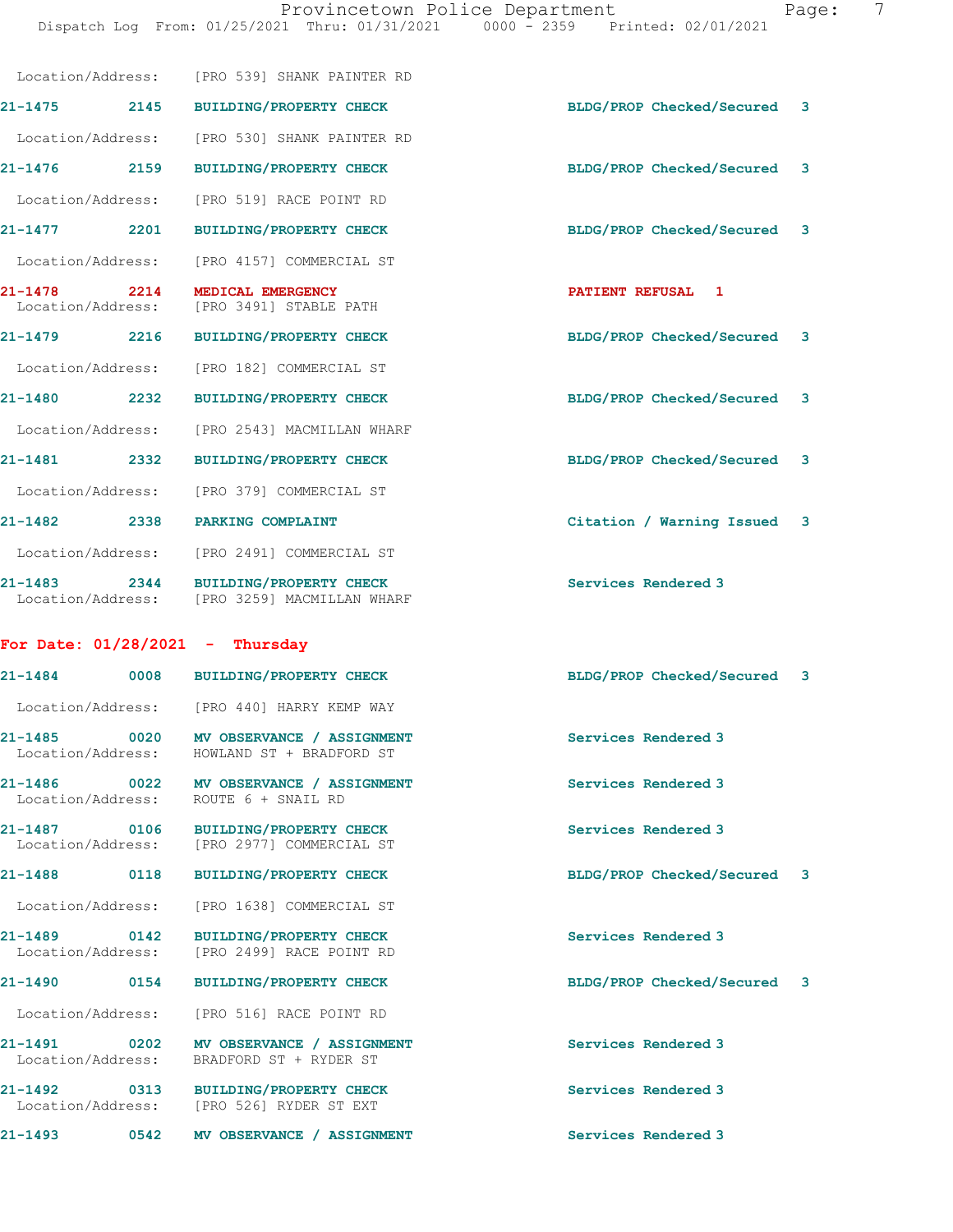Location/Address: ROUTE 6 + HOWLAND ST

| 'aqe: |  |
|-------|--|
|-------|--|

|                                                      | 21-1494 0600 MV OBSERVANCE / ASSIGNMENT<br>Location/Address: COMMERCIAL ST + SNAIL RD       | Services Rendered 3         |   |
|------------------------------------------------------|---------------------------------------------------------------------------------------------|-----------------------------|---|
|                                                      | 21-1495 0725 BUILDING/PROPERTY CHECK<br>Location/Address: [PRO 2977] COMMERCIAL ST          | Services Rendered 3         |   |
|                                                      | 21-1496 0726 MV OBSERVANCE / ASSIGNMENT<br>Location/Address: [PRO 2206] PILGRIMS LANDING    | Services Rendered 3         |   |
|                                                      | 21-1497 0753 SERVE EVICTION NOTICE<br>Location/Address: [PRO 2045] BAYBERRY AVE             | Services Rendered 3         |   |
| 21-1498 0809 MV STOP                                 | Location/Address: ROUTE 6 + SHANK PAINTER RD                                                | <b>VERBAL WARNING 3</b>     |   |
|                                                      | 21-1499 0840 BUILDING/PROPERTY CHECK<br>Location/Address: [PRO 3259] MACMILLAN WHARF        | Services Rendered 3         |   |
|                                                      | 21-1500 0906 BUILDING/PROPERTY CHECK<br>Location/Address: [PRO 94] BRADFORD ST              | Services Rendered 3         |   |
| Location/Address: [PRO 2521] ROUTE 6                 | 21-1501 0912 MV OBSERVANCE / ASSIGNMENT                                                     | Services Rendered 3         |   |
|                                                      | 21-1502 0931 BUILDING/PROPERTY CHECK<br>Location/Address: [PRO 2483] COMMERCIAL ST          | Services Rendered 3         |   |
| Location/Address: TELEGRAPH HILL RD                  | 21-1503 0937 BUILDING/PROPERTY CHECK                                                        | Services Rendered 3         |   |
| 21-1504 1035 MV STOP                                 |                                                                                             | No Action Required          | 3 |
|                                                      | Location/Address: [PRO 2114] WASHINGTON AVE                                                 |                             |   |
| 21-1505 1036 MV STOP                                 | Location/Address: HANCOCK ST + BRADFORD ST                                                  | <b>VERBAL WARNING 3</b>     |   |
|                                                      | 21-1506 1058 BUILDING/PROPERTY CHECK<br>Location/Address: [PRO 2481] TREMONT ST             | Services Rendered 3         |   |
| 21-1507 1115 ALARM - FIRE                            | Location/Address: [PRO 3966] SHANK PAINTER RD                                               | False Alarm 1               |   |
|                                                      | 21-1508 1147 MV OBSERVANCE / ASSIGNMENT<br>Location/Address: SHANK PAINTER RD + BRADFORD ST | Services Rendered 3         |   |
| 21-1510 1221<br>Location/Address: [PRO 571] ALDEN ST | <b>BUILDING/PROPERTY CHECK</b>                                                              | Services Rendered 3         |   |
|                                                      | 21-1511 1243 MV OBSERVANCE / ASSIGNMENT<br>Location/Address: ROUTE 6 + CONWELL ST           | Services Rendered 3         |   |
| 21-1512 1305<br>Location/Address:                    | MV STOP<br>[PRO 2513] ROUTE 6                                                               | <b>VERBAL WARNING 3</b>     |   |
| Location/Address:                                    | 21-1513 1347 MV OBSERVANCE / ASSIGNMENT<br>[PRO 94] BRADFORD ST                             | Services Rendered 3         |   |
| 21-1514                                              | 21-1514 1402 BUILDING/PROPERTY CHECK<br>Location/Address: [PRO 2540] RACE POINT RD          | Services Rendered 3         |   |
| 21-1515<br>1413                                      | <b>BUILDING/PROPERTY CHECK</b>                                                              | BLDG/PROP Checked/Secured 3 |   |
|                                                      | Location/Address: [PRO 447] JEROME SMITH RD                                                 |                             |   |
| 21-1516<br>1504 MV STOP                              |                                                                                             | Citation / Warning Issued 3 |   |
| Location/Address: [TRU 105] ROUTE 6                  |                                                                                             |                             |   |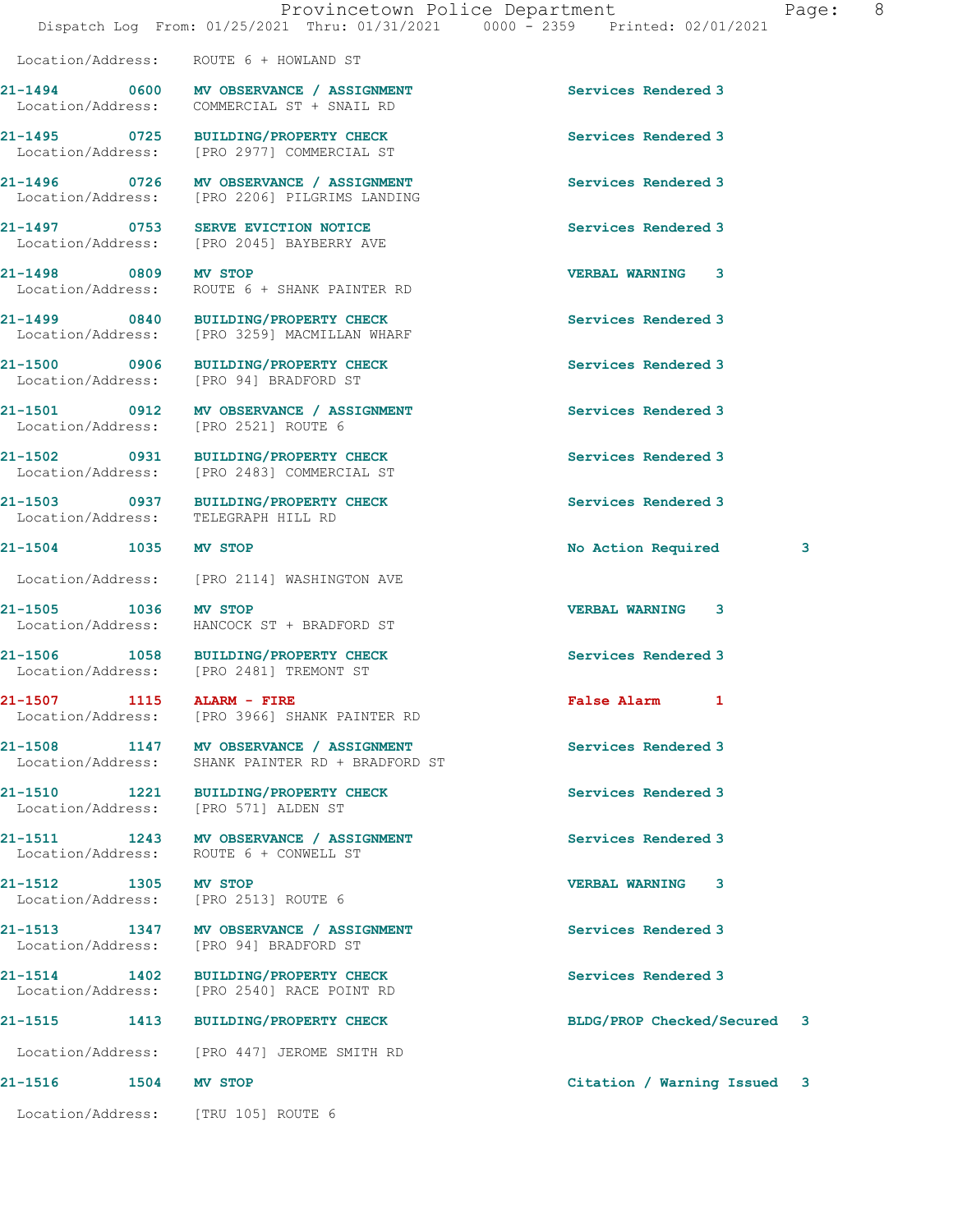**21-1517 1535 BUILDING/PROPERTY CHECK Services Rendered 3**  Location/Address: [PRO 3430] COMMERCIAL ST

Location/Address:

**21-1535 2154 MV OBSERVANCE / ASSIGNMENT Services Rendered 3** 

**21-1537 2323 BUILDING/PROPERTY CHECK Services Rendered 3**  Location/Address: [PRO 3259] MACMILLAN WHARF

## **For Date: 01/29/2021 - Friday**

**21-1538 0005 MV OBSERVANCE / ASSIGNMENT Services Rendered 3**  SHANK PAINTER RD + JEROME SMITH RD **21-1539 0006 BUILDING/PROPERTY CHECK BLDG/PROP Checked/Secured 3** Location/Address: [PRO 186] COMMERCIAL ST **21-1540 0012 MV OBSERVANCE / ASSIGNMENT Services Rendered 3** 

**21-1518 1542 MV OBSERVANCE / ASSIGNMENT Services Rendered 3**  Location/Address: [PRO 4136] BRADFORD ST **21-1520 1612 BUILDING/PROPERTY CHECK Services Rendered 3**  Location/Address: [PRO 525] COMMERCIAL ST

**21-1521** 1725 BUILDING/PROPERTY CHECK Services Rendered 3<br>
Location/Address: [PRO 3259] MACMILLAN WHARF [PRO 3259] MACMILLAN WHARF

**21-1522 1752 MEDICAL EMERGENCY PATIENT REFUSAL 1** 

**21-1523 1808 MV OBSERVANCE / ASSIGNMENT Services Rendered 3**  Location/Address: [PRO 2478] BRADFORD ST

**21-1524 1809 MV OBSERVANCE / ASSIGNMENT Services Rendered 3**  Location/Address: COMMERCIAL ST + SNAIL RD

Location/Address: [PRO 542] SHANK PAINTER RD

**21-1526 1846 MV OBSERVANCE / ASSIGNMENT Services Rendered 3**  Location/Address: SHANK PAINTER RD + BROWNE ST

**21-1527 2002 BUILDING/PROPERTY CHECK Services Rendered 3**  Location/Address: [PRO 537] SHANK PAINTER RD

**21-1528 2004 BUILDING/PROPERTY CHECK BLDG/PROP Checked/Secured 3**

Location/Address: [PRO 2206] PILGRIMS LANDING

Location/Address: [PRO 2494] BRADFORD ST

21-1530 2026 MV OBSERVANCE / ASSIGNMENT **Services Rendered 3** Location/Address: BRADFORD ST + CENTER ST

**21-1531 2108 BUILDING/PROPERTY CHECK Services Rendered 3**  Location/Address: [PRO 488] MAYFLOWER ST

Location/Address: [PRO 58] BRADFORD ST

[PRO 519] RACE POINT RD

Location/Address: [PRO 539] SHANK PAINTER RD

**21-1532 2118 MV OBSERVANCE / ASSIGNMENT Services Rendered 3** 

**21-1533 2137 BUILDING/PROPERTY CHECK Services Rendered 3** 

**21-1534 2144 BUILDING/PROPERTY CHECK BLDG/PROP Checked/Secured 3**

Location/Address: ROUTE 6 + SNAIL RD

**21-1529 2005 BUILDING/PROPERTY CHECK Services Rendered 3** 

**21-1525 1820 SNOW HAZARD Referred to Other Agency 2**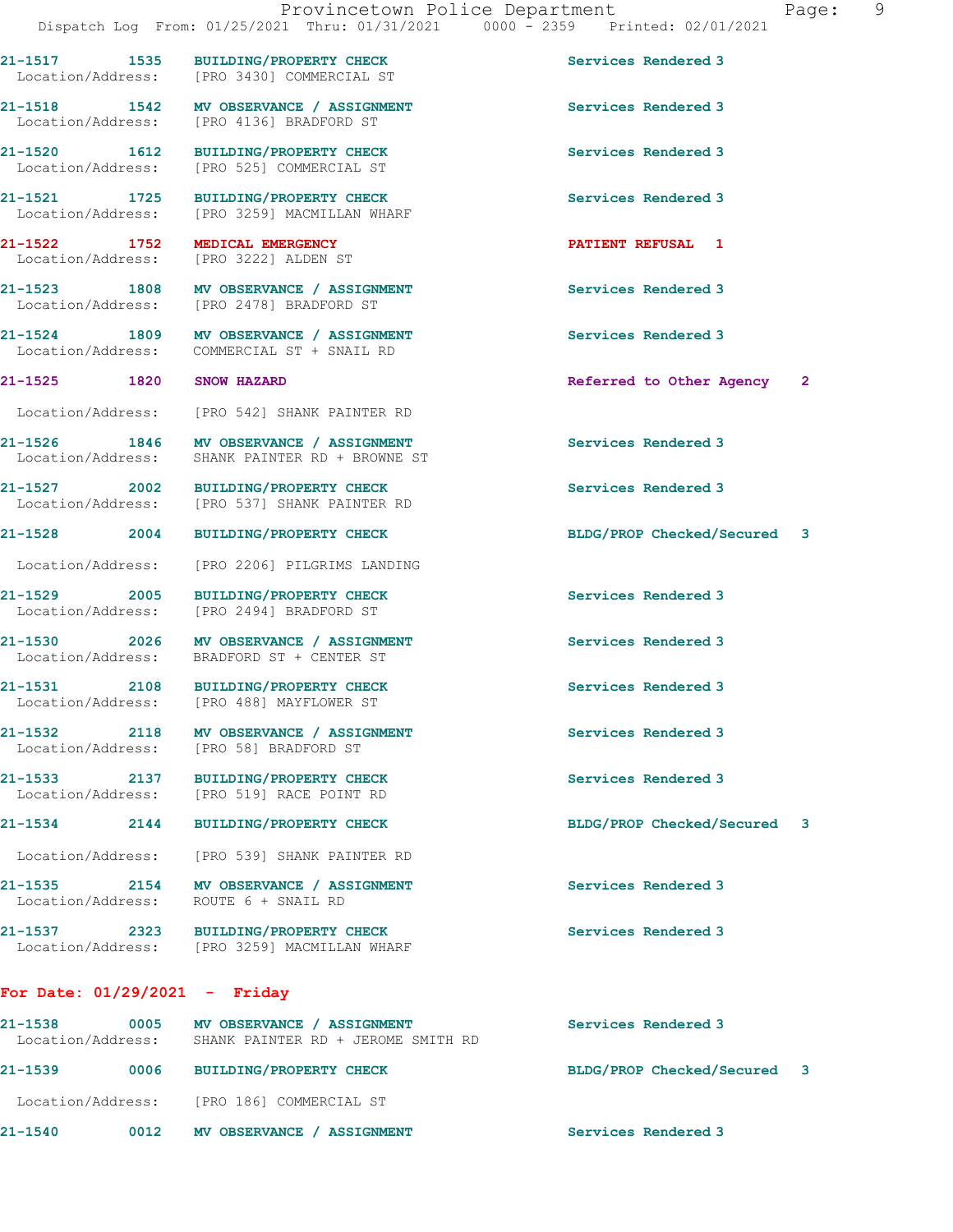|                                          | Provincetown Police Department<br>Dispatch Log From: 01/25/2021 Thru: 01/31/2021 0000 - 2359 Printed: 02/01/2021 |                             | Page: 10 |  |
|------------------------------------------|------------------------------------------------------------------------------------------------------------------|-----------------------------|----------|--|
|                                          | Location/Address: PROVINCELANDS RD + BRADFORD ST EXT                                                             |                             |          |  |
|                                          | 21-1541 0104 BUILDING/PROPERTY CHECK                                                                             | BLDG/PROP Checked/Secured 3 |          |  |
|                                          | Location/Address: [PRO 444] HIGH POLE HILL                                                                       |                             |          |  |
|                                          | 21-1542 0105 BUILDING/PROPERTY CHECK                                                                             | BLDG/PROP Checked/Secured 3 |          |  |
|                                          | Location/Address: [PRO 1645] HARRY KEMP WAY                                                                      |                             |          |  |
|                                          | 21-1543 0123 BUILDING/PROPERTY CHECK<br>Location/Address: [PRO 2977] COMMERCIAL ST                               | Services Rendered 3         |          |  |
|                                          | 21-1544 0138 MV OBSERVANCE / ASSIGNMENT<br>Location/Address: BRADFORD ST + HOWLAND ST                            | Services Rendered 3         |          |  |
|                                          | 21-1545 0203 BUILDING/PROPERTY CHECK                                                                             | BLDG/PROP Checked/Secured 3 |          |  |
|                                          | Location/Address: [PRO 516] RACE POINT RD                                                                        |                             |          |  |
|                                          | 21-1546 0214 BUILDING/PROPERTY CHECK<br>Location/Address: [PRO 526] RYDER ST EXT                                 | Services Rendered 3         |          |  |
|                                          | 21-1547 0241 BUILDING/PROPERTY CHECK<br>Location/Address: [PRO 2483] COMMERCIAL ST                               | Services Rendered 3         |          |  |
| Location/Address: ROUTE 6                | 21-1548 0534 MV OBSERVANCE / ASSIGNMENT                                                                          | Services Rendered 3         |          |  |
|                                          | 21-1549 0606 BUILDING/PROPERTY CHECK                                                                             | BLDG/PROP Checked/Secured 3 |          |  |
|                                          | Location/Address: [PRO 1886] BRADFORD ST                                                                         |                             |          |  |
|                                          | 21-1550 0724 BUILDING/PROPERTY CHECK<br>Location/Address: [PRO 2977] COMMERCIAL ST                               | Services Rendered 3         |          |  |
|                                          | 21-1551 0759 BUILDING/PROPERTY CHECK<br>Location/Address: [PRO 3259] MACMILLAN WHARF                             | Services Rendered 3         |          |  |
| 21-1552 0822 MV COMPLAINT                | Location/Address: PEARL ST + FISHBURN CT                                                                         | Services Rendered 2         |          |  |
| 21-1553 0852                             | MV STOP                                                                                                          | Citation / Warning Issued 3 |          |  |
|                                          | Location/Address: [PRO 2989] COMMERCIAL ST                                                                       |                             |          |  |
| 21-1554 0940 LOST WALLET                 | Location/Address: [PRO 542] SHANK PAINTER RD                                                                     | Services Rendered 3         |          |  |
| 21-1555 1003 PARKING BAN                 | Location/Address: [PRO 542] SHANK PAINTER RD                                                                     | Services Rendered 3         |          |  |
|                                          | 21-1556 1025 MEDICAL EMERGENCY                                                                                   | Transported to Hospital 1   |          |  |
|                                          | Location/Address: [PRO 440] HARRY KEMP WAY                                                                       |                             |          |  |
|                                          | 21-1558 1040 MUTUAL AID COVERAGE<br>Location/Address: [PRO 542] SHANK PAINTER RD                                 | Services Rendered 3         |          |  |
| 21-1559 1118                             | <b>MV TOW</b><br>Location/Address: [PRO 4086] COMMERCIAL ST                                                      | <b>Vehicle Towed</b><br>2   |          |  |
| 21-1560 1125 MV TOW<br>Location/Address: | ATLANTIC AVE + COMMERCIAL ST                                                                                     | Vehicle Towed 2             |          |  |
| 21-1561 1229 MV COMPLAINT                |                                                                                                                  | Citation / Warning Issued 2 |          |  |
|                                          | Location/Address: STANDISH ST + COMMERCIAL ST                                                                    |                             |          |  |
| 21-1562                                  | 1332 MV COMPLAINT<br>Location/Address: ALDEN ST + BRADFORD ST                                                    | Vehicle Towed 2             |          |  |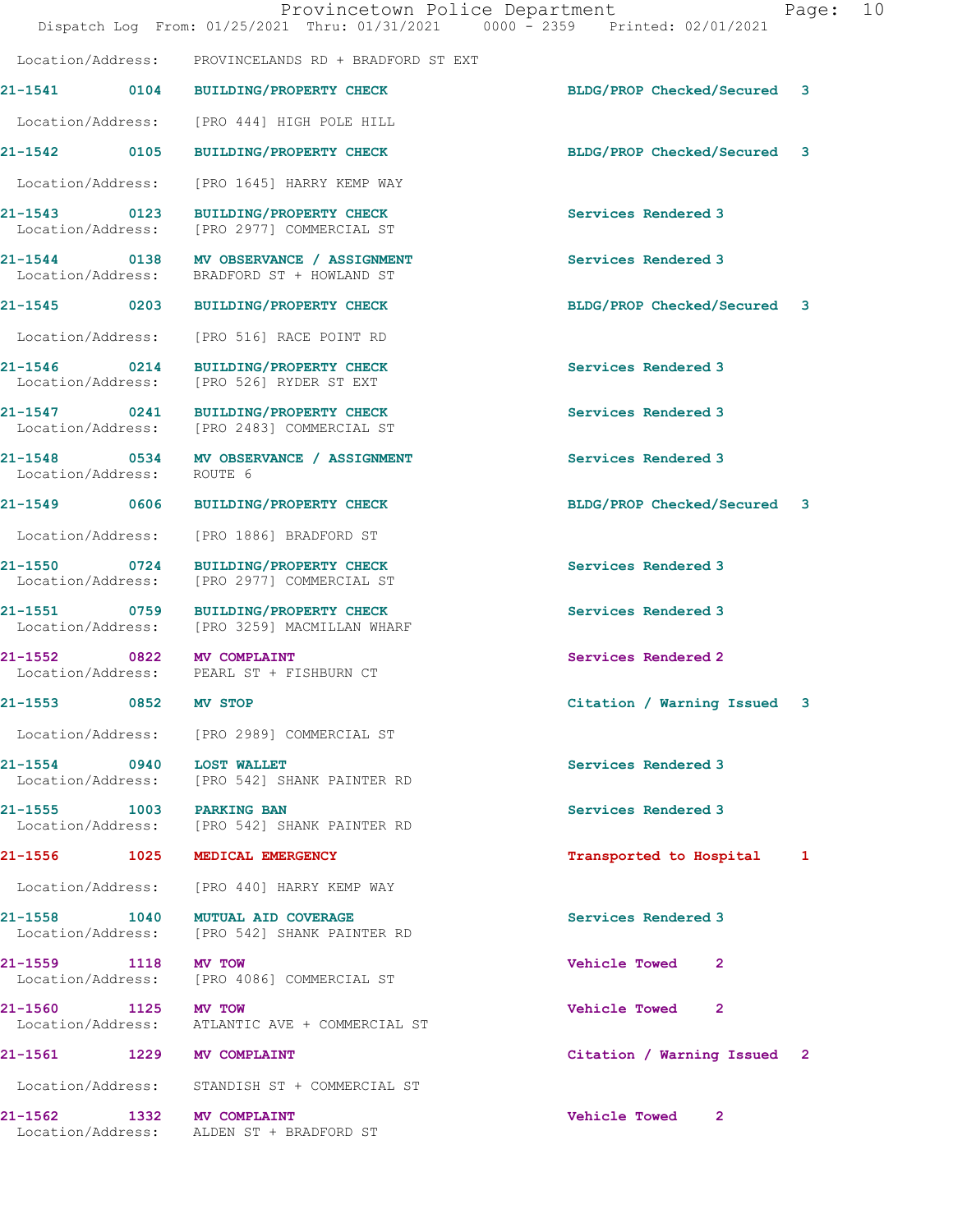**21-1563 1348 EXPIRED REGISTRATION Services Rendered 2** 

Location/Address: RYDER ST + COMMERCIAL ST

|      |                                | Services Rendered 2                                                                                                                                                                                                                                                                                                                                                                                                                                                                                                                                                                                                                                                                                                                                                                                                                                                                                                                                                                                                                                                                                                                                                                                                                                                                                                                                                                                                      |  |
|------|--------------------------------|--------------------------------------------------------------------------------------------------------------------------------------------------------------------------------------------------------------------------------------------------------------------------------------------------------------------------------------------------------------------------------------------------------------------------------------------------------------------------------------------------------------------------------------------------------------------------------------------------------------------------------------------------------------------------------------------------------------------------------------------------------------------------------------------------------------------------------------------------------------------------------------------------------------------------------------------------------------------------------------------------------------------------------------------------------------------------------------------------------------------------------------------------------------------------------------------------------------------------------------------------------------------------------------------------------------------------------------------------------------------------------------------------------------------------|--|
|      |                                | Services Rendered 3                                                                                                                                                                                                                                                                                                                                                                                                                                                                                                                                                                                                                                                                                                                                                                                                                                                                                                                                                                                                                                                                                                                                                                                                                                                                                                                                                                                                      |  |
|      |                                | BLDG/PROP Checked/Secured 3                                                                                                                                                                                                                                                                                                                                                                                                                                                                                                                                                                                                                                                                                                                                                                                                                                                                                                                                                                                                                                                                                                                                                                                                                                                                                                                                                                                              |  |
|      |                                |                                                                                                                                                                                                                                                                                                                                                                                                                                                                                                                                                                                                                                                                                                                                                                                                                                                                                                                                                                                                                                                                                                                                                                                                                                                                                                                                                                                                                          |  |
|      |                                | Services Rendered 3                                                                                                                                                                                                                                                                                                                                                                                                                                                                                                                                                                                                                                                                                                                                                                                                                                                                                                                                                                                                                                                                                                                                                                                                                                                                                                                                                                                                      |  |
|      |                                | Services Rendered 3                                                                                                                                                                                                                                                                                                                                                                                                                                                                                                                                                                                                                                                                                                                                                                                                                                                                                                                                                                                                                                                                                                                                                                                                                                                                                                                                                                                                      |  |
|      |                                | Services Rendered 3                                                                                                                                                                                                                                                                                                                                                                                                                                                                                                                                                                                                                                                                                                                                                                                                                                                                                                                                                                                                                                                                                                                                                                                                                                                                                                                                                                                                      |  |
|      |                                | Vehicle Towed 2                                                                                                                                                                                                                                                                                                                                                                                                                                                                                                                                                                                                                                                                                                                                                                                                                                                                                                                                                                                                                                                                                                                                                                                                                                                                                                                                                                                                          |  |
|      |                                | Transported to Hospital 1                                                                                                                                                                                                                                                                                                                                                                                                                                                                                                                                                                                                                                                                                                                                                                                                                                                                                                                                                                                                                                                                                                                                                                                                                                                                                                                                                                                                |  |
|      |                                |                                                                                                                                                                                                                                                                                                                                                                                                                                                                                                                                                                                                                                                                                                                                                                                                                                                                                                                                                                                                                                                                                                                                                                                                                                                                                                                                                                                                                          |  |
|      |                                | Services Rendered 2                                                                                                                                                                                                                                                                                                                                                                                                                                                                                                                                                                                                                                                                                                                                                                                                                                                                                                                                                                                                                                                                                                                                                                                                                                                                                                                                                                                                      |  |
|      |                                | BLDG/PROP Checked/Secured 3                                                                                                                                                                                                                                                                                                                                                                                                                                                                                                                                                                                                                                                                                                                                                                                                                                                                                                                                                                                                                                                                                                                                                                                                                                                                                                                                                                                              |  |
|      |                                |                                                                                                                                                                                                                                                                                                                                                                                                                                                                                                                                                                                                                                                                                                                                                                                                                                                                                                                                                                                                                                                                                                                                                                                                                                                                                                                                                                                                                          |  |
|      | <b>BUILDING/PROPERTY CHECK</b> | BLDG/PROP Checked/Secured 3                                                                                                                                                                                                                                                                                                                                                                                                                                                                                                                                                                                                                                                                                                                                                                                                                                                                                                                                                                                                                                                                                                                                                                                                                                                                                                                                                                                              |  |
|      |                                |                                                                                                                                                                                                                                                                                                                                                                                                                                                                                                                                                                                                                                                                                                                                                                                                                                                                                                                                                                                                                                                                                                                                                                                                                                                                                                                                                                                                                          |  |
|      |                                | Services Rendered 3                                                                                                                                                                                                                                                                                                                                                                                                                                                                                                                                                                                                                                                                                                                                                                                                                                                                                                                                                                                                                                                                                                                                                                                                                                                                                                                                                                                                      |  |
|      |                                | Services Rendered 3                                                                                                                                                                                                                                                                                                                                                                                                                                                                                                                                                                                                                                                                                                                                                                                                                                                                                                                                                                                                                                                                                                                                                                                                                                                                                                                                                                                                      |  |
|      |                                | BLDG/PROP Checked/Secured 3                                                                                                                                                                                                                                                                                                                                                                                                                                                                                                                                                                                                                                                                                                                                                                                                                                                                                                                                                                                                                                                                                                                                                                                                                                                                                                                                                                                              |  |
|      |                                |                                                                                                                                                                                                                                                                                                                                                                                                                                                                                                                                                                                                                                                                                                                                                                                                                                                                                                                                                                                                                                                                                                                                                                                                                                                                                                                                                                                                                          |  |
| 2346 |                                | PATIENT REFUSAL 1                                                                                                                                                                                                                                                                                                                                                                                                                                                                                                                                                                                                                                                                                                                                                                                                                                                                                                                                                                                                                                                                                                                                                                                                                                                                                                                                                                                                        |  |
|      |                                |                                                                                                                                                                                                                                                                                                                                                                                                                                                                                                                                                                                                                                                                                                                                                                                                                                                                                                                                                                                                                                                                                                                                                                                                                                                                                                                                                                                                                          |  |
| 0051 | <b>BUILDING/PROPERTY CHECK</b> | BLDG/PROP Checked/Secured 3                                                                                                                                                                                                                                                                                                                                                                                                                                                                                                                                                                                                                                                                                                                                                                                                                                                                                                                                                                                                                                                                                                                                                                                                                                                                                                                                                                                              |  |
|      |                                |                                                                                                                                                                                                                                                                                                                                                                                                                                                                                                                                                                                                                                                                                                                                                                                                                                                                                                                                                                                                                                                                                                                                                                                                                                                                                                                                                                                                                          |  |
|      | SUSPICIOUS ACTIVITY            | Services Rendered 2                                                                                                                                                                                                                                                                                                                                                                                                                                                                                                                                                                                                                                                                                                                                                                                                                                                                                                                                                                                                                                                                                                                                                                                                                                                                                                                                                                                                      |  |
|      | <b>BUILDING/PROPERTY CHECK</b> | BLDG/PROP Checked/Secured 3                                                                                                                                                                                                                                                                                                                                                                                                                                                                                                                                                                                                                                                                                                                                                                                                                                                                                                                                                                                                                                                                                                                                                                                                                                                                                                                                                                                              |  |
|      |                                |                                                                                                                                                                                                                                                                                                                                                                                                                                                                                                                                                                                                                                                                                                                                                                                                                                                                                                                                                                                                                                                                                                                                                                                                                                                                                                                                                                                                                          |  |
|      |                                | 21-1565 1522 MV DISABLED<br>Location/Address: [PRO 3633] COMMERCIAL ST<br>21-1566 1641 MV OBSERVANCE / ASSIGNMENT<br>Location/Address: BRADFORD ST<br>21-1567 1701 BUILDING/PROPERTY CHECK<br>Location/Address: [PRO 3259] MACMILLAN WHARF<br>21-1568 1708 BUILDING/PROPERTY CHECK<br>Location/Address: [PRO 2500] COMMERCIAL ST<br>21-1569 1727 MV OBSERVANCE / ASSIGNMENT<br>Location/Address: ROUTE 6 + SNAIL RD<br>21-1570 1753 BUILDING/PROPERTY CHECK<br>Location/Address: [PRO 2490] PROVINCELANDS RD<br>21-1571 1802 MV COMPLAINT<br>Location/Address: ROUTE 6<br>21-1572 1807 MEDICAL EMERGENCY<br>Location/Address: ROUTE 6 + CONWELL ST<br>21-1573 1844 MV DISABLED<br>Location/Address: ROUTE 6 + SHANK PAINTER RD<br>21-1575 2104 BUILDING/PROPERTY CHECK<br>Location/Address: [PRO 539] SHANK PAINTER RD<br>21-1576 2114<br>Location/Address: [PRO 537] SHANK PAINTER RD<br>21-1577 2127 MV OBSERVANCE / ASSIGNMENT<br>Location/Address: ROUTE 6 + HOWLAND ST<br>21-1578 2133 BUILDING/PROPERTY CHECK<br>Location/Address: [PRO 2977] COMMERCIAL ST<br>21-1579 2149 BUILDING/PROPERTY CHECK<br>Location/Address: [PRO 4157] COMMERCIAL ST<br>MEDICAL EMERGENCY<br>Location/Address: [PRO 1613] WINTHROP ST<br>For Date: $01/30/2021$ - Saturday<br>Location/Address: [PRO 1638] COMMERCIAL ST<br>0055<br>Location/Address: [PRO 666] COMMERCIAL ST<br>0111<br>Location/Address: [PRO 530] SHANK PAINTER RD |  |

**21-1584 0120 BUILDING/PROPERTY CHECK Services Rendered 3**  Location/Address: [PRO 2977] COMMERCIAL ST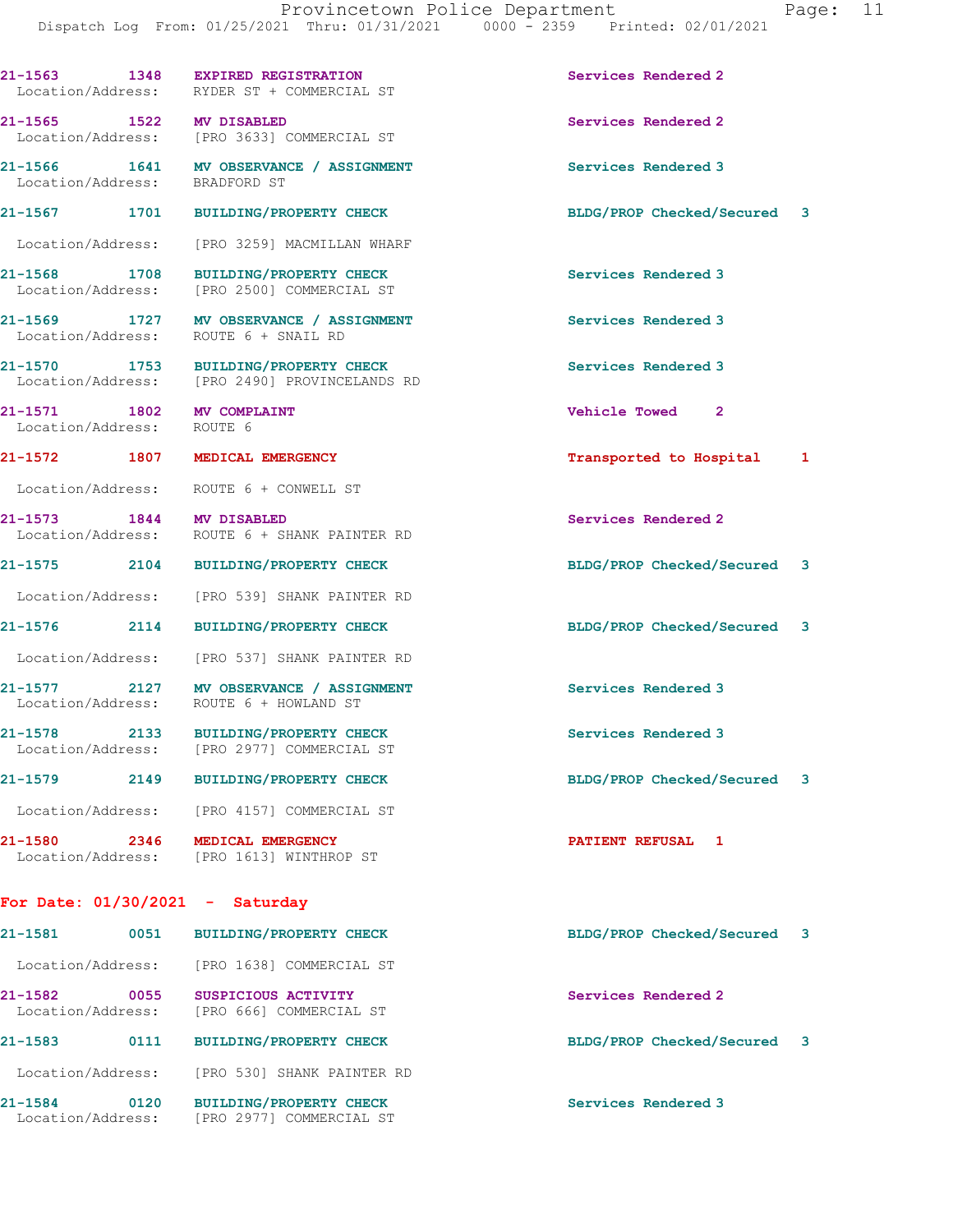**21-1586 0137 MV OBSERVANCE / ASSIGNMENT Services Rendered 3**  Location/Address: [PRO 3912] SHANK PAINTER RD **21-1585 0139 BUILDING/PROPERTY CHECK Services Rendered 3**  Location/Address: [PRO 60] BRADFORD ST **21-1587 0207 BUILDING/PROPERTY CHECK BLDG/PROP Checked/Secured 3** Location/Address: [PRO 447] JEROME SMITH RD **21-1588** 0221 MV OBSERVANCE / ASSIGNMENT Services Rendered 3<br>
Location/Address: ROUTE 6 + SNAIL RD Location/Address: **21-1589 0235 BUILDING/PROPERTY CHECK Services Rendered 3**  Location/Address: [PRO 2898] JEROME SMITH RD **21-1590 0259 MV OBSERVANCE / ASSIGNMENT Services Rendered 3**  Location/Address: SHANK PAINTER RD + JEROME SMITH RD **21-1591 0336 BUILDING/PROPERTY CHECK BLDG/PROP Checked/Secured 3** Location/Address: [PRO 1778] SHANK PAINTER RD **21-1592 0403 BUILDING/PROPERTY CHECK BLDG/PROP Checked/Secured 3** Location/Address: [PRO 1778] SHANK PAINTER RD **21-1593 0506 MV OBSERVANCE / ASSIGNMENT Services Rendered 3**  Location/Address: [PRO 3440] ROUTE 6 **21-1594 0525 MV OBSERVANCE / ASSIGNMENT Services Rendered 3**  Location/Address: CONWELL ST + ROUTE 6 **21-1595 0556 BUILDING/PROPERTY CHECK Services Rendered 3**  Location/Address: [PRO 2540] RACE POINT RD **21-1596 0734 BUILDING/PROPERTY CHECK BLDG/PROP Checked/Secured 3** Location/Address: [PRO 2898] JEROME SMITH RD **21-1597 0821 BUILDING/PROPERTY CHECK BLDG/PROP Checked/Secured 3** Location/Address: [PRO 2493] BRADFORD ST **21-1598 0823 MV STOP Citation / Warning Issued 3** Location/Address: [PRO 3259] MACMILLAN WHARF **21-1600 0836 BUILDING/PROPERTY CHECK Services Rendered 3**  Location/Address: [PRO 3430] COMMERCIAL ST **21-1601 0839 MV OBSERVANCE / ASSIGNMENT Services Rendered 3**  Location/Address: HARRY KEMP WAY + AUNT SUKEYS WAY **21-1602 0919 TRAFFIC CONTROL Services Rendered 3**  Location/Address: [PRO 396] COMMERCIAL ST **21-1603 0922 MV OBSERVANCE / ASSIGNMENT Services Rendered 3**  Location/Address: ROUTE 6 + SNAIL RD **21-1604 0924 MEDICAL EMERGENCY PATIENT REFUSAL 1**  Location/Address: [PRO 3222] ALDEN ST **21-1605 0955 ASSIST TRAFFIC STOP Services Rendered 3**  Location/Address: [PRO 2521] ROUTE 6 **21-1607 1015 MV OBSERVANCE / ASSIGNMENT BLDG/PROP Checked/Secured 3** Location/Address: [PRO 2521] ROUTE 6

**21-1608 1034 BUILDING/PROPERTY CHECK BLDG/PROP Checked/Secured 3**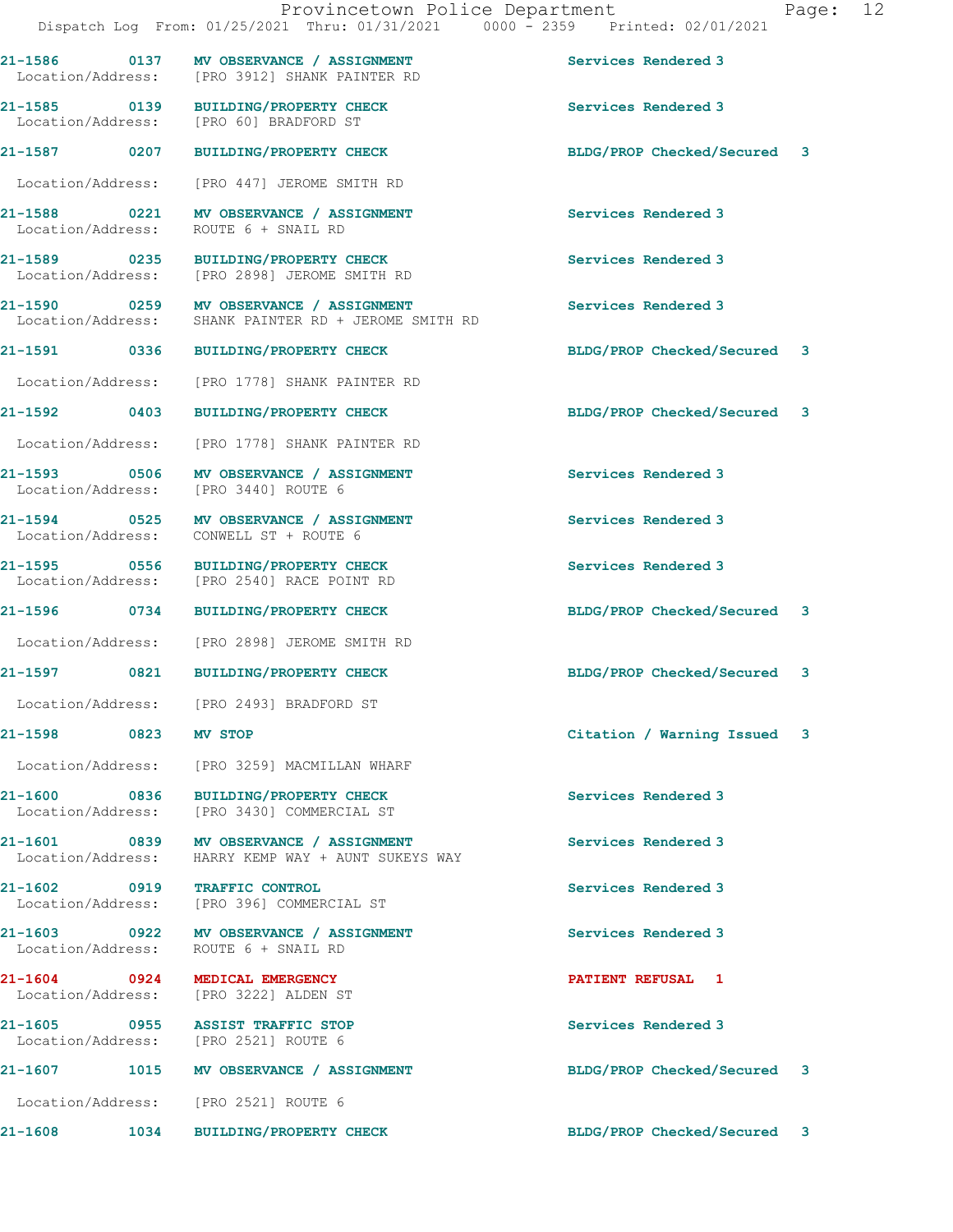**21-1609 1039 BUILDING/PROPERTY CHECK BLDG/PROP Checked/Secured 3**

 Location/Address: [PRO 2206] PILGRIMS LANDING **21-1610 1045 BUILDING/PROPERTY CHECK Services Rendered 3**  Location/Address: [PRO 2481] TREMONT ST **21-1612 1111 PARK, WALK & TALK BLDG/PROP Checked/Secured 3** Location/Address: [PRO 606] CONWELL ST **21-1613 1112 MV STOP VERBAL WARNING 3**  Location/Address: PROVINCELANDS RD + BRADFORD ST EXT

Location/Address: [PRO 197] COMMERCIAL ST

Location/Address: [PRO 58] BRADFORD ST

Location/Address: [PRO 248] COMMERCIAL ST

**21-1616 1234 MV OBSERVANCE / ASSIGNMENT Services Rendered 3**  Location/Address: [PRO 2521] ROUTE 6

Location/Address: [PRO 2513] ROUTE 6

**21-1618 1320 BUILDING/PROPERTY CHECK Services Rendered 3**  Location/Address: [PRO 2540] RACE POINT RD

**21-1619 1324 BUILDING/PROPERTY CHECK Services Rendered 3**  Location/Address: [PRO 517] RACE POINT RD

**21-1620 1530 BUILDING/PROPERTY CHECK Services Rendered 3**  Location/Address: [PRO 2977] COMMERCIAL ST

Location/Address: COMMERCIAL ST

Location/Address: ROUTE 6 + CONWELL ST

**21-1625 1616 ALARM - GENERAL Services Rendered 1**  [PRO 1783] FRANKLIN ST

**21-1626 1629 MV OBSERVANCE / ASSIGNMENT Services Rendered 3**  Location/Address: BRADFORD ST + STANDISH ST

**21-1628 1649 LOST PROPERTY Services Rendered 3**  Location/Address: [PRO 542] SHANK PAINTER RD

**21-1630 1706 BUILDING/PROPERTY CHECK Services Rendered 3**  Location/Address: [PRO 2490] PROVINCELANDS RD

**21-1632 1715 MEDICAL EMERGENCY PATIENT REFUSAL 1** 

**21-1633 1728 BUILDING/PROPERTY CHECK Services Rendered 3**  Location/Address: [PRO 526] RYDER ST EXT

**21-1615 1155 MV OBSERVANCE / ASSIGNMENT Services Rendered 3** 

**21-1614 1205 MV STOP VERBAL WARNING 3** 

**21-1617 1244 MV STOP VERBAL WARNING 3** 

**21-1621 1531 ANIMAL CALL Services Rendered 2** 

**21-1622 1545 MV STOP VERBAL WARNING 3** 

**21-1623 1555 MV STOP VERBAL WARNING 3** 

**21-1627 1635 MV STOP Citation / Warning Issued 3**

Location/Address: ROUTE 6

**21-1631 1707 MV STOP VERBAL WARNING 3**  Location/Address: [TRU] ROUTE 6

Location/Address:

Location/Address: ROUTE 6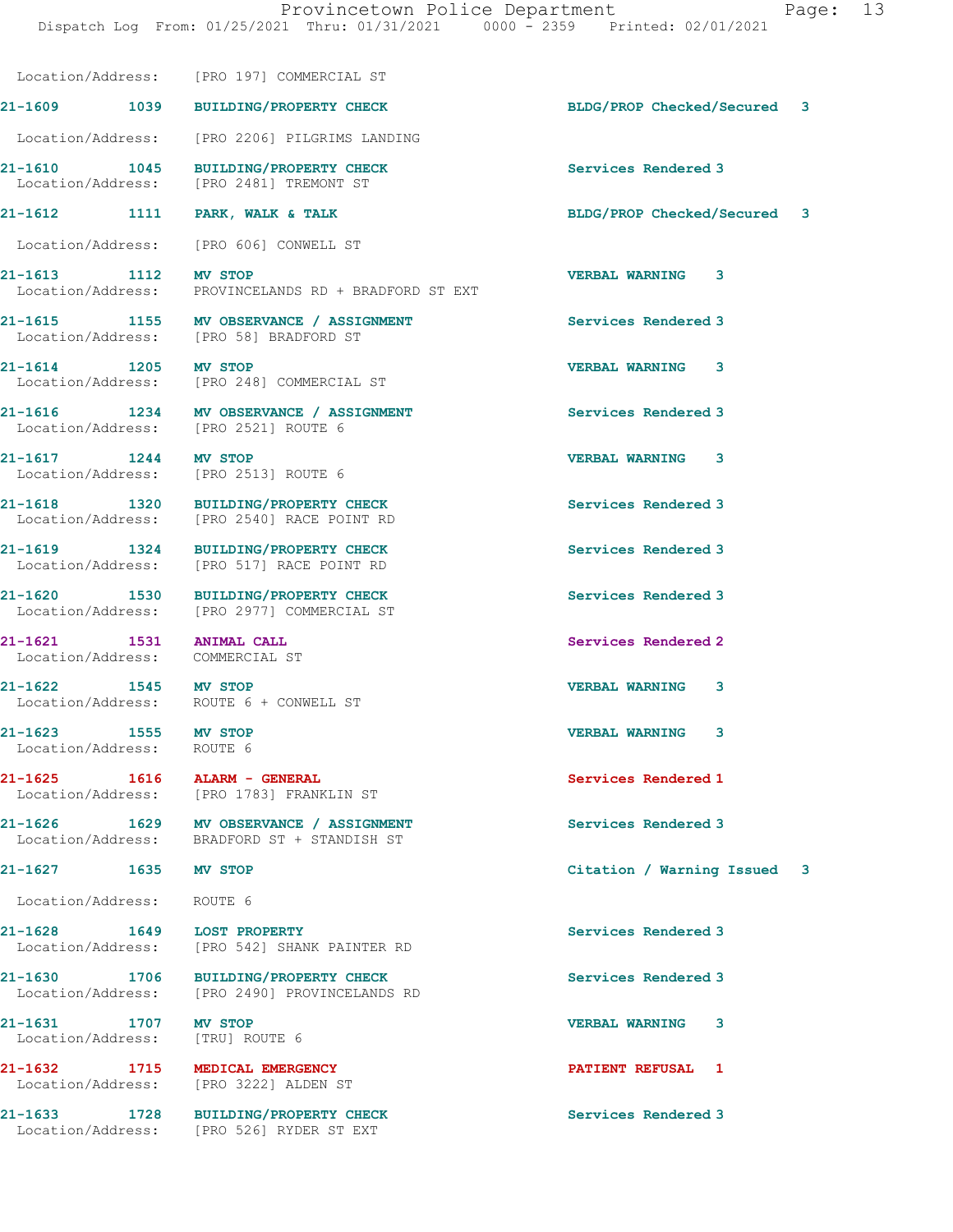| 21-1634 1730 MV STOP                              | Location/Address: [PRO 3672] ROUTE 6                                                     | <b>VERBAL WARNING 3</b>     |
|---------------------------------------------------|------------------------------------------------------------------------------------------|-----------------------------|
|                                                   | 21-1636 1759 MV OBSERVANCE / ASSIGNMENT                                                  | No Action Required<br>3     |
|                                                   | Location/Address: [PRO 2368] SHANK PAINTER RD                                            |                             |
| 21-1637 1802 MV STOP                              | Location/Address: [TRU 80] ROUTE 6                                                       | VERBAL WARNING 3            |
| 21-1638 1815 MV STOP                              |                                                                                          | Citation / Warning Issued 3 |
|                                                   | Location/Address: [TRU 80] ROUTE 6                                                       |                             |
|                                                   | 21-1639 1836 BUILDING/PROPERTY CHECK<br>Location/Address: [PRO 488] MAYFLOWER ST         | Services Rendered 3         |
|                                                   | 21-1640 1923 MV OBSERVANCE / ASSIGNMENT<br>Location/Address: [PRO 3440] ROUTE 6          | <b>VERBAL WARNING 3</b>     |
| 21-1641 1947 MV STOP<br>Location/Address: ROUTE 6 |                                                                                          | VERBAL WARNING 3            |
|                                                   | 21-1642 1951 LARCENY / FORGERY / FRAUD<br>Location/Address: [PRO 542] SHANK PAINTER RD   | Services Rendered 2         |
| 21-1643 1956 MV STOP<br>Location/Address: ROUTE 6 |                                                                                          | <b>VERBAL WARNING 3</b>     |
|                                                   | 21-1644 2004 MV OBSERVANCE / ASSIGNMENT<br>Location/Address: BRADFORD ST + RYDER ST      | Services Rendered 3         |
| 21-1645 2055 MV STOP                              | Location/Address: [PRO 44] BRADFORD ST                                                   | <b>VERBAL WARNING 3</b>     |
|                                                   | 21-1646 2100 MV OBSERVANCE / ASSIGNMENT<br>Location/Address: [PRO 3670] SHANK PAINTER RD | Services Rendered 3         |
| 21-1647 2103 MV COMPLAINT                         | Location/Address: RYDER ST + COMMERCIAL ST                                               | Removed Hazard 2            |
|                                                   | 21-1648 2118 MV OBSERVANCE / ASSIGNMENT<br>Location/Address: [PRO 3670] SHANK PAINTER RD | Services Rendered 3         |
| 21-1649<br>2123                                   | ALARM - GENERAL<br>Location/Address: [PRO 1305] CARNES LN                                | Services Rendered 1         |
|                                                   | 21-1650 2138 MV OBSERVANCE / ASSIGNMENT<br>Location: [PRO 3672] TOWN LINE                | <b>VERBAL WARNING 3</b>     |
|                                                   | 21-1651 2149 MV OBSERVANCE / ASSIGNMENT<br>Location/Address: [PRO 539] SHANK PAINTER RD  | Services Rendered 3         |
| 21-1652 2155 MV STOP                              | Location/Address: ROUTE 6 + SNAIL RD                                                     | VERBAL WARNING 3            |
|                                                   | 21-1654 2222 MEDICAL EMERGENCY<br>Location/Address: [PRO 3222] ALDEN ST                  | <b>PATIENT REFUSAL 1</b>    |
|                                                   | 21-1655 2336 BUILDING/PROPERTY CHECK<br>Location/Address: [PRO 3259] MACMILLAN WHARF     | Services Rendered 3         |
|                                                   | 21-1656 2338 BUILDING/PROPERTY CHECK<br>Location/Address: [PRO 2206] PILGRIMS LANDING    | Services Rendered 3         |
|                                                   | 21-1657 2349 MV OBSERVANCE / ASSIGNMENT<br>Location/Address: [PRO 530] SHANK PAINTER RD  | Services Rendered 3         |
|                                                   | 21-1658 2350 MV OBSERVANCE / ASSIGNMENT<br>Location/Address: BRADFORD ST + RYDER ST      | Services Rendered 3         |
|                                                   |                                                                                          |                             |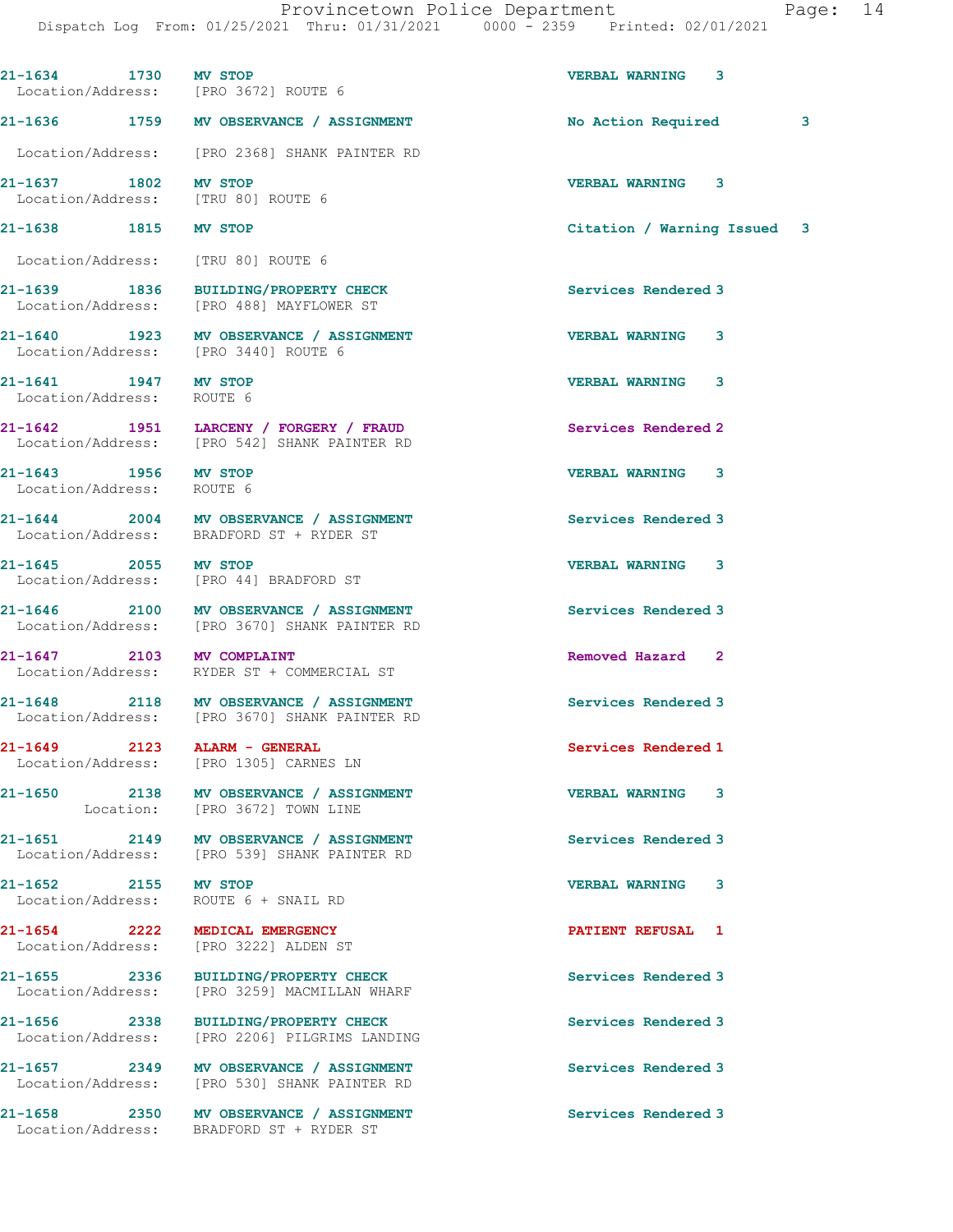| 21-1659 2351 MEDICAL EMERGENCY       | Location/Address: [PRO 1048] PEARL ST                                                       | <b>PATIENT REFUSAL 1</b>    |
|--------------------------------------|---------------------------------------------------------------------------------------------|-----------------------------|
| For Date: $01/31/2021$ - Sunday      |                                                                                             |                             |
|                                      | 21-1660 0014 BUILDING/PROPERTY CHECK                                                        | BLDG/PROP Checked/Secured 3 |
|                                      | Location/Address: [PRO 447] JEROME SMITH RD                                                 |                             |
|                                      | 21-1661 0016 BUILDING/PROPERTY CHECK                                                        | BLDG/PROP Checked/Secured 3 |
|                                      | Location/Address: [PRO 182] COMMERCIAL ST                                                   |                             |
|                                      | 21-1662 0049 MV OBSERVANCE / ASSIGNMENT<br>Location/Address: CONWELL ST + ROUTE 6           | Services Rendered 3         |
|                                      | 21-1663 0125 BUILDING/PROPERTY CHECK                                                        | BLDG/PROP Checked/Secured 3 |
|                                      | Location/Address: [PRO 1778] SHANK PAINTER RD                                               |                             |
|                                      | 21-1664 0128 BUILDING/PROPERTY CHECK                                                        | BLDG/PROP Checked/Secured 3 |
|                                      | Location/Address: [PRO 444] HIGH POLE HILL                                                  |                             |
|                                      | 21-1665 0154 BUILDING/PROPERTY CHECK                                                        | BLDG/PROP Checked/Secured 3 |
|                                      | Location/Address: [PRO 4041] BRADFORD ST                                                    |                             |
| Location/Address: [PRO 521] ROUTE 6  | 21-1666 0154 MV OBSERVANCE / ASSIGNMENT                                                     | Services Rendered 3         |
|                                      | 21-1667 0205 BUILDING/PROPERTY CHECK                                                        | BLDG/PROP Checked/Secured 3 |
|                                      | Location/Address: [PRO 106] COMMERCIAL ST                                                   |                             |
|                                      | 21-1668 0305 BUILDING/PROPERTY CHECK                                                        | BLDG/PROP Checked/Secured 3 |
|                                      | Location/Address: [PRO 519] RACE POINT RD                                                   |                             |
| Location/Address: [PRO 3440] ROUTE 6 | 21-1669 0500 MV OBSERVANCE / ASSIGNMENT                                                     | Services Rendered 3         |
|                                      | 21-1670 0514 BUILDING/PROPERTY CHECK                                                        | BLDG/PROP Checked/Secured 3 |
|                                      | Location/Address: [PRO 530] SHANK PAINTER RD                                                |                             |
|                                      | 21-1671 0516 BUILDING/PROPERTY CHECK                                                        | BLDG/PROP Checked/Secured 3 |
|                                      | Location/Address: [PRO 440] HARRY KEMP WAY                                                  |                             |
|                                      | 21-1672 0523 MV OBSERVANCE / ASSIGNMENT<br>Location/Address: ROUTE 6 + HOWLAND ST           | Services Rendered 3         |
|                                      | 21-1673 0550 BUILDING/PROPERTY CHECK<br>Location/Address: [PRO 2499] RACE POINT RD          | Services Rendered 3         |
|                                      | 21-1674 0747 MV OBSERVANCE / ASSIGNMENT<br>Location/Address: [PRO 3611] CAPTAIN BERTIES WAY | Services Rendered 3         |
| 21-1675 0811 MV STOP                 |                                                                                             | Citation / Warning Issued 3 |
|                                      | Location/Address: ROUTE 6 + HOWLAND ST                                                      |                             |
|                                      | 21-1676 0814 BUILDING/PROPERTY CHECK                                                        | BLDG/PROP Checked/Secured 3 |
|                                      | Location/Address: [PRO 2493] BRADFORD ST                                                    |                             |
| 21-1677 0815 MV STOP                 | Location/Address: BRADFORD ST + CONANT ST                                                   | <b>VERBAL WARNING</b><br>3  |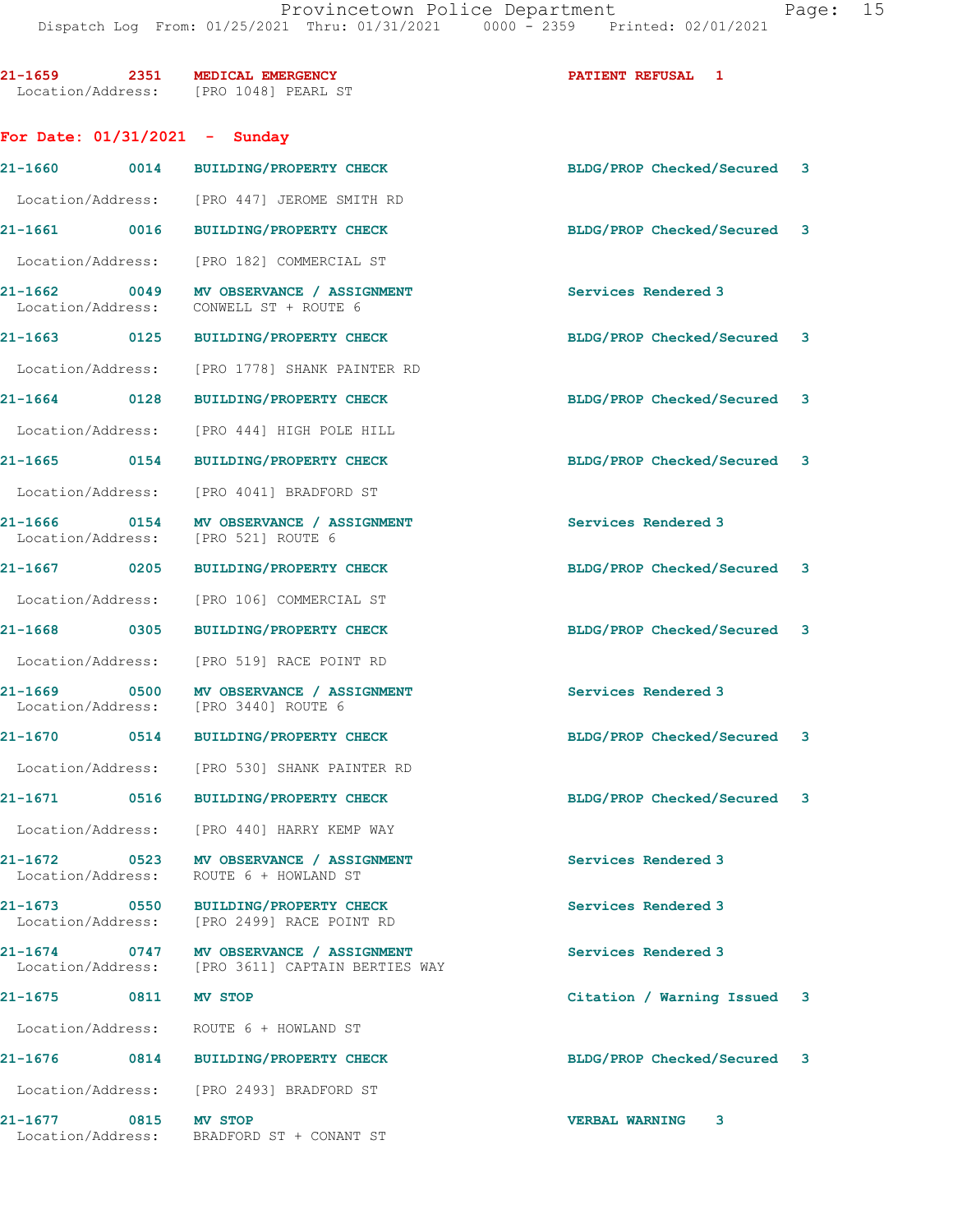|                                                       | 21-1678 0904 MV OBSERVANCE / ASSIGNMENT<br>Location/Address: ROUTE 6 + SNAIL RD               | Services Rendered 3         |
|-------------------------------------------------------|-----------------------------------------------------------------------------------------------|-----------------------------|
|                                                       | 21-1679 0908 ASSIST DEPARTMENT / MUTUAL AID<br>Location/Address: WINTHROP ST                  | Services Rendered 3         |
| 21-1680 0936 MV STOP                                  | Location/Address: [PRO 2277] BRADFORD ST                                                      | <b>VERBAL WARNING 3</b>     |
|                                                       | 21-1681 0956 BUILDING/PROPERTY CHECK                                                          | BLDG/PROP Checked/Secured 3 |
|                                                       | Location/Address: [PRO 564] BAYBERRY AVE                                                      |                             |
|                                                       | 21-1682 1031 BUILDING/PROPERTY CHECK                                                          | BLDG/PROP Checked/Secured 3 |
|                                                       | Location/Address: [PRO 517] RACE POINT RD                                                     |                             |
|                                                       | 21-1683 1032 BUILDING/PROPERTY CHECK<br>Location/Address: [PRO 94] BRADFORD ST                | Services Rendered 3         |
|                                                       | 21-1684 1041 BUILDING/PROPERTY CHECK<br>Location/Address: [PRO 1989] COMMERCIAL ST            | Services Rendered 3         |
| 21-1686 1050 MV STOP                                  |                                                                                               | Citation / Warning Issued 3 |
|                                                       | Location: [TRU 55] DUNES CREST                                                                |                             |
|                                                       | 21-1687 1058 BUILDING/PROPERTY CHECK                                                          | BLDG/PROP Checked/Secured 3 |
|                                                       | Location/Address: [PRO 2500] COMMERCIAL ST                                                    |                             |
| 21-1688 1115 911 - GENERAL                            | Location/Address: [PRO 3064] COMMERCIAL ST                                                    | Could Not Locate 1          |
| 21-1690 1129 MV STOP                                  | Location/Address: ROUTE 6 + SNAIL RD                                                          | <b>VERBAL WARNING 3</b>     |
| 21-1691 1133 PARKING COMPLAINT                        | Location/Address: [PRO 165] COMMERCIAL ST                                                     | Services Rendered 3         |
| 21-1692 1153 MV DISABLED<br>Location/Address: ROUTE 6 |                                                                                               | Services Rendered 2         |
| 21-1693 1228 MV STOP                                  |                                                                                               | Citation / Warning Issued 3 |
|                                                       | Location/Address: [PRO 3430] COMMERCIAL ST                                                    |                             |
|                                                       | 21-1694 1241 MV OBSERVANCE / ASSIGNMENT<br>Location/Address: HARRY KEMP WAY + AUNT SUKEYS WAY | Services Rendered 3         |
| 21-1695 1314 MV STOP                                  | Location/Address: ROUTE 6 + SNAIL RD                                                          | VERBAL WARNING 3            |
|                                                       | 21-1696 1320 MV OBSERVANCE / ASSIGNMENT<br>Location/Address: SNAIL RD + COMMERCIAL ST         | Services Rendered 3         |
| 21-1697 1342 MEDICAL EMERGENCY                        | Location/Address: [PRO 2616] COMMERCIAL ST                                                    | <b>PATIENT REFUSAL 1</b>    |
| 21-1698 1343 MV STOP                                  |                                                                                               | Citation / Warning Issued 3 |
| Location/Address: ROUTE 6 + SNAIL RD                  |                                                                                               |                             |
| 21-1699 1348 MV STOP                                  | Location/Address: [PRO 3737] BRADFORD ST                                                      | VERBAL WARNING 3            |
| 21-1700                                               | <b>1407 911 - GENERAL</b>                                                                     | Referred to Other Agency 1  |

Location/Address: [PRO 2540] RACE POINT RD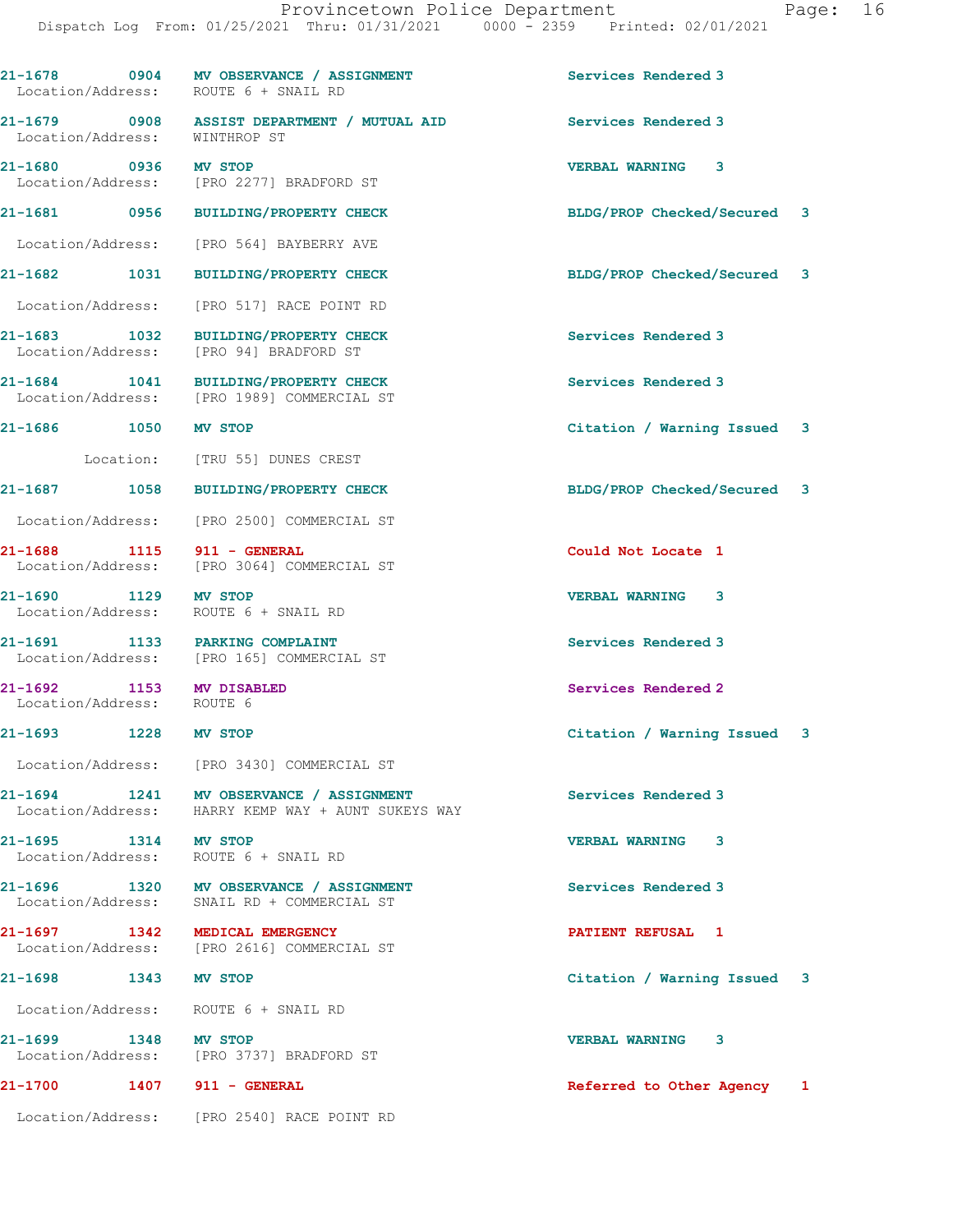**21-1702 1429 MV STOP VERBAL WARNING 3** 

 Location/Address: ROUTE 6 **21-1703 1454 BUILDING/PROPERTY CHECK BLDG/PROP Checked/Secured 3** Location/Address: [PRO 519] RACE POINT RD **21-1705 1458 FOLLOW UP Services Rendered 2**  Location/Address: [PRO 597] COMMERCIAL ST **21-1706** 1620 LOST PROPERTY **1620 Services Rendered 3**<br>
Location/Address: COMMERCIAL ST Location/Address: **21-1707 1634 MV OBSERVANCE / ASSIGNMENT Services Rendered 3**  Location/Address: COMMERCIAL ST + SNAIL RD **21-1708 1714 ALARM - FIRE False Alarm 1**  Location/Address: [PRO 1247] COMMERCIAL ST **21-1709 1727 MV OBSERVANCE / ASSIGNMENT Services Rendered 3**  Location/Address: ROUTE 6 + SNAIL RD **21-1710 1738 MV OBSERVANCE / ASSIGNMENT Services Rendered 3**  [PRO 2577] BRADFORD ST **21-1711 1747 MV STOP 1747 MW STOP 1747 MW STOP 1747 MW STOP** 1747 MW STOP 1758 MW VERBAL WARNING 23 Location/Address: **21-1712 1809 MV OBSERVANCE / ASSIGNMENT Services Rendered 3**  Location/Address: HARRY KEMP WAY + HOWLAND ST **21-1713 1911 MV STOP VERBAL WARNING 3**  Location/Address: ROUTE 6 + SNAIL RD **21-1714 1923 BUILDING/PROPERTY CHECK Services Rendered 3**  Location/Address: [PRO 3430] COMMERCIAL ST **21-1715** 1923 BUILDING/PROPERTY CHECK Services Rendered 3<br>
Location/Address: [PRO 525] COMMERCIAL ST [PRO 525] COMMERCIAL ST **21-1716 1927 MV OBSERVANCE / ASSIGNMENT Services Rendered 3**  Location/Address: HOWLAND ST + BRADFORD ST **21-1717 2036 MV DISABLED Services Rendered 2**  Location/Address: [PRO 2577] BRADFORD ST **21-1718 2038 BUILDING/PROPERTY CHECK BLDG/PROP Checked/Secured 3** Location/Address: [PRO 530] SHANK PAINTER RD **21-1719 2048 MV OBSERVANCE / ASSIGNMENT Services Rendered 3**  Location/Address: [PRO 539] SHANK PAINTER RD **21-1720 2053 BUILDING/PROPERTY CHECK BLDG/PROP Checked/Secured 3** Location/Address: [PRO 440] HARRY KEMP WAY **21-1721 2116 MV STOP VERBAL WARNING 3**  Location/Address: [TRU] ROUTE 6 + STOTT'S CRSG **21-1723 2122 BUILDING/PROPERTY CHECK Services Rendered 3**  Location/Address: [PRO 530] SHANK PAINTER RD **21-1724 2124 BUILDING/PROPERTY CHECK BLDG/PROP Checked/Secured 3** Location/Address: [PRO 175] COMMERCIAL ST **21-1725 2136 BUILDING/PROPERTY CHECK Services Rendered 3**  Location/Address: [PRO 2483] COMMERCIAL ST **21-1726 2145 BUILDING/PROPERTY CHECK BLDG/PROP Checked/Secured 3**